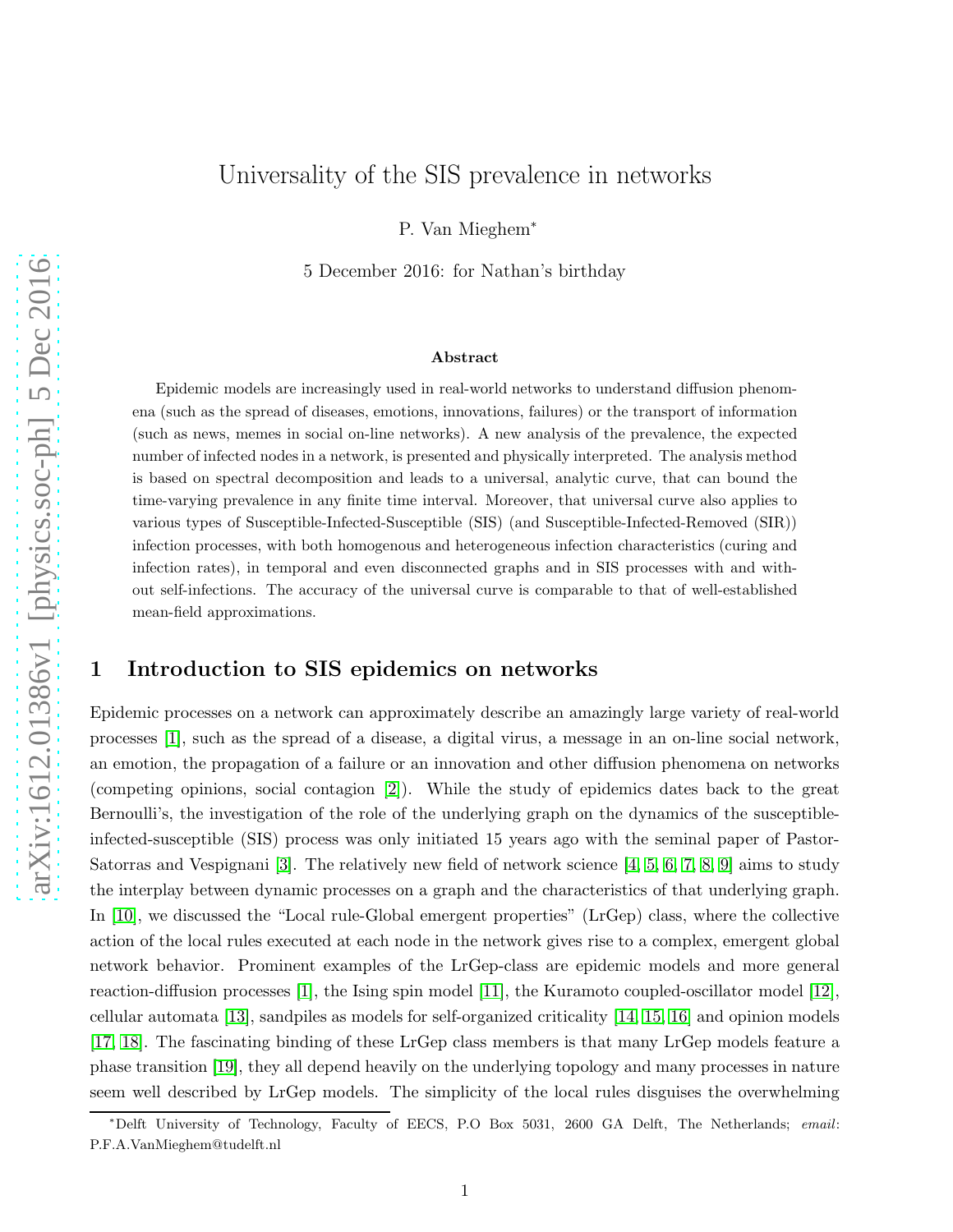complexity of the global emergent network behavior that these local rules create. Even one of the simplest members of the LrGep class, the SIS process, is intricate and not sufficiently understood. However, the Markovian SIS process on networks allows for the highest degree of analytic treatment, which is a major motivation for the continued effort towards its satisfactory understanding. Here, we report on a universal property of the SIS prevalence and we propose a new analytic approximation with an accuracy comparable to the well-established mean-field models [\[1\]](#page-8-0).

We consider an unweighted, undirected graph G containing a set N of N nodes and a set  $\mathcal L$  of L links. The topology of the graph G is represented by a symmetric  $N \times N$  adjacency matrix A. In an SIS epidemic process  $[20, 21, 22, 23, 1, 24]$  $[20, 21, 22, 23, 1, 24]$  $[20, 21, 22, 23, 1, 24]$  $[20, 21, 22, 23, 1, 24]$  $[20, 21, 22, 23, 1, 24]$  $[20, 21, 22, 23, 1, 24]$ , the viral state of a node i at time t is specified by a Bernoulli random variable  $X_i(t) \in \{0,1\}$ :  $X_i(t) = 0$ , when node i is healthy, but susceptible and  $X_i(t) = 1$ , when node i is infected. A node i can only be in one of these two states: infected, with probability  $Pr[X_i(t) = 1]$  or healthy, with probability  $Pr[X_i(t) = 0]$ , but susceptible to the infection. We assume that the curing process for node i is a Poisson process with rate  $\delta_i$  and that the infection rate over the link  $(i, j)$  is a Poisson process with rate  $\beta_{ij}$ . Only when node i is infected, it can infect each node k of its healthy direct neighbors with rate  $\beta_{ik}$ . All Poisson curing and infection processes are independent. This description defines the continuous-time, Markovian heterogeneous SIS epidemic process on a graph G. We do not consider non-Markovian epidemics [\[25,](#page-9-4) [26\]](#page-9-5) and assume that the infection characteristics in the graph, i.e. all curing and infection rates, are independent of time. The fraction of infected nodes is defined as

<span id="page-1-3"></span>
$$
S(t) = \frac{1}{N} \sum_{i=1}^{N} X_i(t)
$$
\n(1)

and its expectation, called the prevalence or the order parameter, equals

<span id="page-1-2"></span>
$$
y(t) = E[S(t)] = \frac{1}{N} \sum_{i=1}^{N} \Pr[X_i(t) = 1]
$$
\n(2)

exploiting the property  $E[X_i] = Pr[X_i = 1]$  of a Bernoulli distribution, which enables to avoid computations with the probability operator in favor of the easier, linear expectation operator. In that setting, the exact Markovian heterogeneous SIS governing equation [\[27,](#page-9-6) [8\]](#page-8-7) for the infection probability of node i is

<span id="page-1-0"></span>
$$
\frac{dE\left[X_{i}\left(t\right)\right]}{dt} = E\left[-\delta_{i}X_{i}\left(t\right) + \left(1 - X_{i}\left(t\right)\right)\sum_{k=1}^{N}\beta_{ki}a_{ki}X_{k}\left(t\right)\right]\tag{3}
$$

When node i is infected at time t and  $X_i(t) = 1$ , only the first term on the right-hand side between the brackets [.] affects and decreases with rate  $-\delta_i$  the change in infection probability with time  $\frac{d \Pr[X_i(t)=1]}{dt}$  (left-hand side in [\(3\)](#page-1-0)). When node i is healthy,  $X_i(t) = 0$  and  $(1 - X_i(t)) = 1$ , only the second term between the brackets [.] increases  $\frac{dPr[X_i(t)=1]}{dt}$  by a rate  $\sum_{k=1}^{N} \beta_{ki} a_{ki} X_k(t)$  due to all its infected, direct neighbors. We define the Bernoulli random vector  $w(t) = (X_1(t), X_2(t), \ldots, X_N(t))$ at time t, the nodal curing vector  $\delta = (\delta_1, \delta_2, \ldots, \delta_N)$  and the weighted adjacency matrix A with element  $\tilde{a}_{ij} = \beta_{ij} a_{ij}$ , that can change with time t as in temporal networks [\[28\]](#page-9-7). If  $\beta_{ki} = \beta_{ik}$ , the corresponding heterogeneous SIS prevalence differential equation is (see Theorem [1](#page-11-0) in Appendix [A\)](#page-11-1)

<span id="page-1-1"></span>
$$
N\frac{dy\left(t\right)}{dt} = -E\left[\tilde{\delta}^T w\left(t\right)\right] + E\left[\left(w\left(t\right)\right)^T \tilde{Q}\left(t\right) w\left(t\right)\right] \tag{4}
$$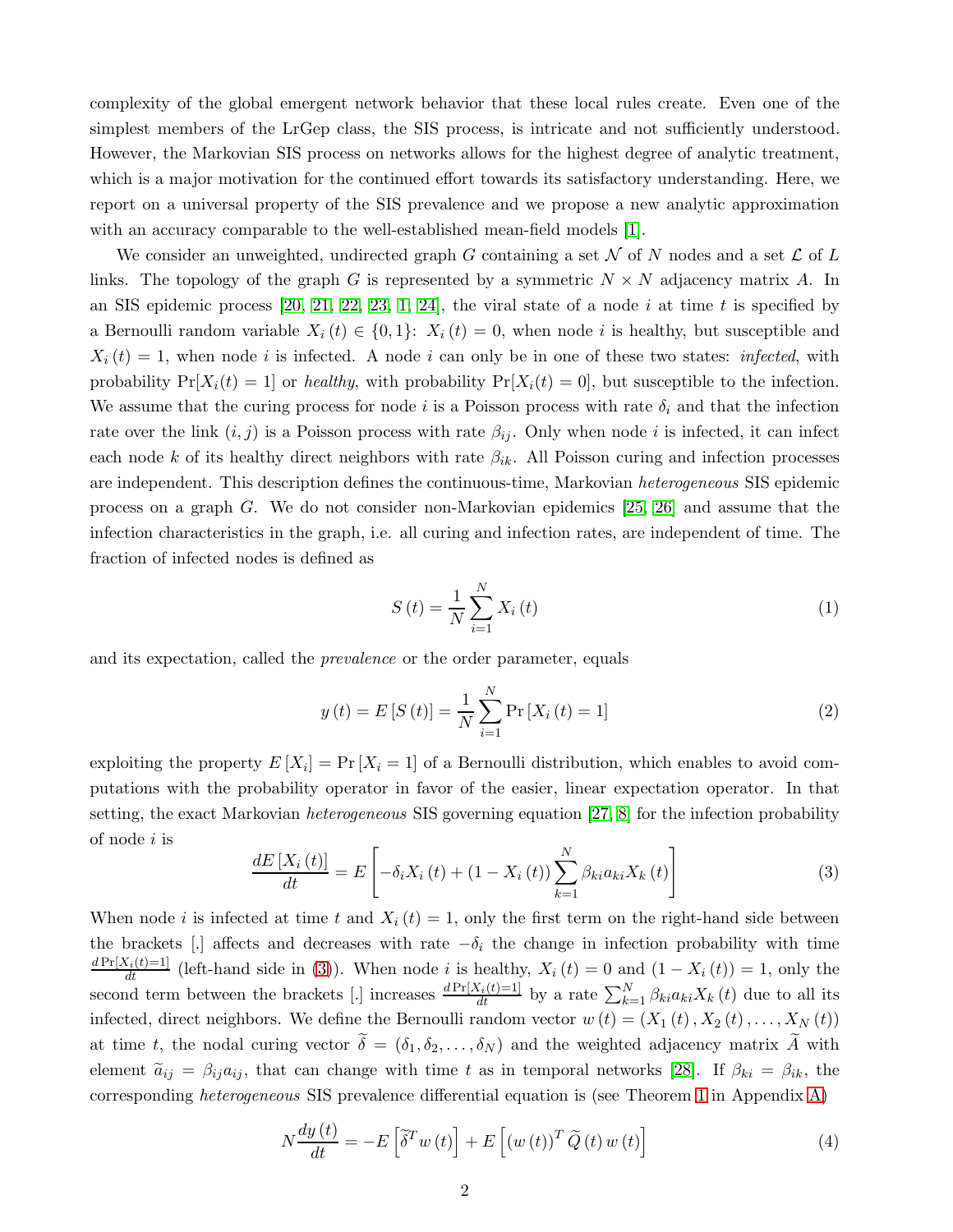where the time-depending, weighted Laplacian  $\widetilde{Q}(t) = \widetilde{\Delta}(t) - \widetilde{A}(t)$  is an  $N \times N$  positive semi-definite symmetric matrix, with the diagonal matrix  $\widetilde{\Delta}(t) = \text{diag}(\widetilde{d}_1, \widetilde{d}_2, \ldots, \widetilde{d}_N)$  and the infection strength of node k is  $\tilde{d}_k = \sum_{i=1}^N \beta_{ki} a_{ki}$ . In a homogeneous SIS process, where all  $\beta_{ij} = \beta$  and  $\delta_j = \delta$ , [\(4\)](#page-1-1) simplifies [\[29\]](#page-9-8) to,

<span id="page-2-0"></span>
$$
\frac{dy\left(t^*;\tau\right)}{dt^*} = -y\left(t^*;\tau\right) + \frac{\tau}{N}E\left[w\left(t^*;\tau\right)^T Q w\left(t^*;\tau\right)\right]
$$
\n<sup>(5)</sup>

where  $\tau = \frac{\beta}{\delta}$  $\frac{\beta}{\delta}$  is the effective infection rate,  $t^* = t\delta$  is the normalized time,  $Q = \Delta - A$  is the Laplacian of the graph G with  $\Delta = \text{diag}(d_1, d_2, \ldots, d_N)$  and  $d_i$  is the degree of node i. The corresponding governing equation for the prevalence of the SIR process is deduced in [\[30\]](#page-9-9) . Assume in a temporal network that the infection characteristics do not change, but only links in the graph change at time t:  $A(t - \varepsilon) = A_1$  and  $A(t + \varepsilon) = A_2$  for any arbitrarily small real  $\varepsilon > 0$ . Since the number N of nodes does not change, the number of infected nodes is continuous at time  $t$ . Thus, the Bernoulli vector  $w(t) = \lim_{\varepsilon \to 0} w(t - \varepsilon) = \lim_{\varepsilon \to 0} w(t + \varepsilon)$  is continuous at time t and the prevalence differential equation [\(4\)](#page-1-1) shows that

<span id="page-2-2"></span>
$$
\frac{dy(t)}{dt}\bigg|_{t+\varepsilon} - \frac{dy(t)}{dt}\bigg|_{t-\varepsilon} = \frac{1}{N}E\left[(w(t))^T\left(\widetilde{Q_2} - \widetilde{Q_1}\right)w(t)\right] \tag{6}
$$

implying that the derivative of the prevalence is likely not continuous at the time when the topology changes. On the other hand, the derivative  $\frac{dy(t)}{dt}$  is continuous when the topology does not change (nor the infection characteristics). Thus, the SIS prevalence on temporal networks may show a discontinuous slope at time  $t$ , from which a topology change at that time  $t$  may be inferred.



Set of susceptible nodes at time *t\**

<span id="page-2-1"></span>Figure 1: A sketch of an epidemic state in a graph at time  $t^*$ , described by  $(5)$ , illustrates the three sets: (a) the set of infected nodes containing  $NS(t^*) = 7$  nodes (in black), (b) the set of susceptible nodes (in green) and (c) the cut-set (in red): the number of links with one infected node and here equal to  $w^T(t^*)$   $Qw(t) = 6$  links.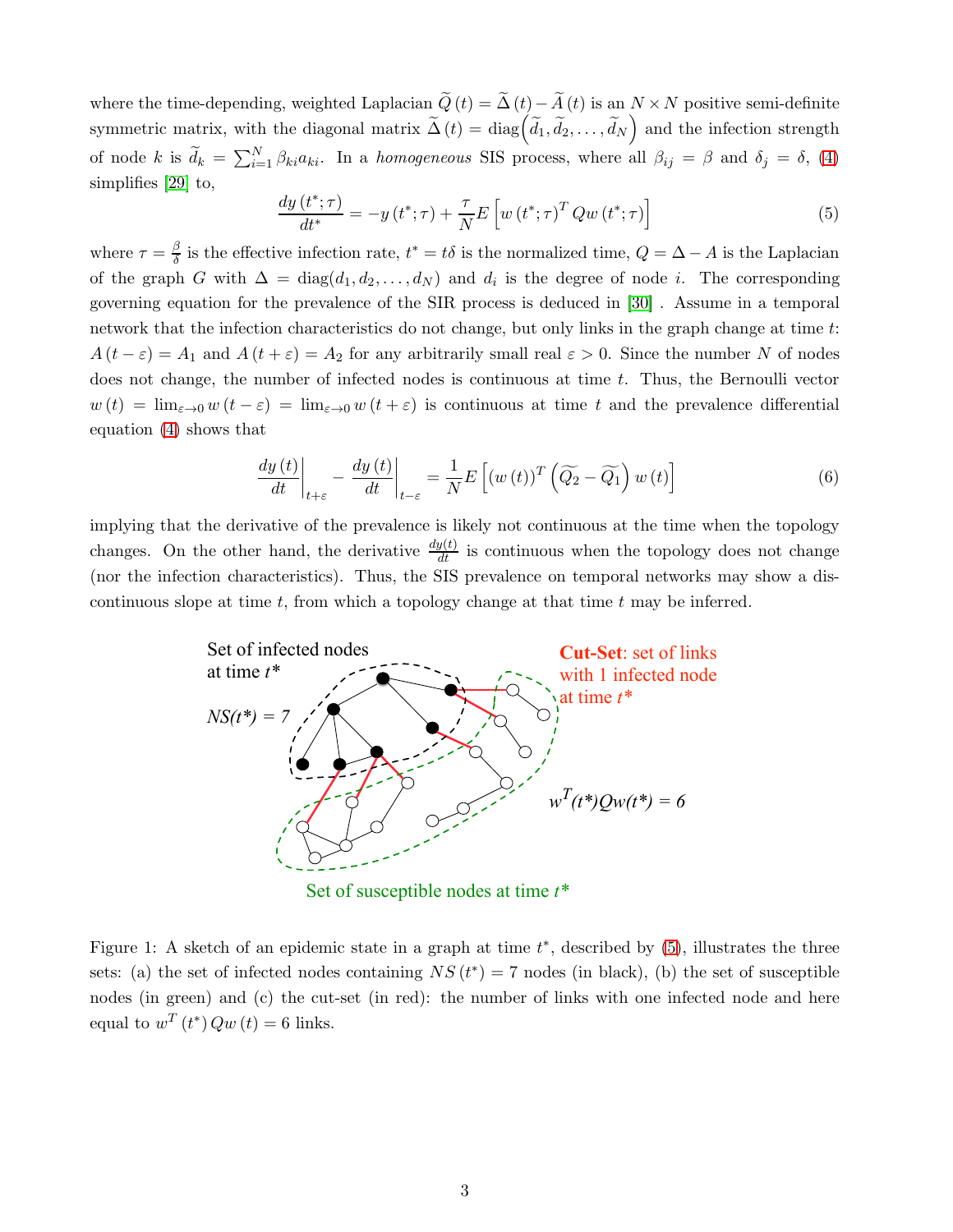### 2 The cut-set

The evolution of the nodal infection, described by [\(3\)](#page-1-0), reflects the "local rule" of the SIS process, whereas the SIS prevalence differential equation [\(4\)](#page-1-1) describes the "global emergent properties". In [\(3\)](#page-1-0), [\(4\)](#page-1-1) and [\(5\)](#page-2-0), the second, non-linear term quantifies the coupling between process and underlying topology. Fig. [1](#page-2-1) illustrates that this physical interaction is embedded in the cut-set  $(w(t))$ <sup>T</sup>  $Qw(t)$ , which equals the number of links with one end node infected at time  $t$ . Given that one node is infected initially and that the effective infection rate  $\tau$  is well above the epidemic threshold  $\tau_c$ , the early infection spreads as the ripples in a pool caused by throwing a stone in the water. First the direct neighbors become infected, then the neighbors of those neighbors and so on. This early spread can be specified by the *expansion* of the graph [\[8,](#page-8-7) p. 371], a graph metric which determines the number of nodes at  $k$  hops from the initial node. In this early phase, the epidemic grows exponentially with time and the cut-set boundary is analogous to "concentric circles in a pool" around the initially infected node [\[31\]](#page-9-10). After some time, infected nodes cure and move in Fig. [1](#page-2-1) to the set of susceptible nodes. When the number of successive shells around the initial node exceeds the average hopcount [\[8,](#page-8-7) p. 360 & Chapter 16], i.e. number of links of the shortest path between two arbitrary nodes, the finite size of the graph prevents exponential increase in the number of nodes reached from an initial node. Hence, two effects, curing and finite graph structure, limit the growth of an epidemic. After the early phase, the cut-set as well as its border line between infected and healthy nodes cease to resemble simple geometric concentric circles and start exhibiting a complicated shape. Determining the largest cut-set, which corresponds to the fastest possible viral increase (see [\(4\)](#page-1-1)) in the network, is NP-hard, as well as finding the smallest cut-size that is related [\[32,](#page-9-11) p. 95] to the isoperimetric constant  $\eta$ , which upper bounds the epidemic threshold  $\tau_c \leq \frac{1}{\eta}$ , as shown by Ganesh *et al.* [\[33\]](#page-9-12). In spite of its computational difficulty, the key to understanding an infectious spread lies in the cut-set, which is the place to prevent epidemic spread. The latest dynamic control strategies [\[34\]](#page-9-13) target the reduction of the cut-set  $(w(t))^T Qw(t)$  at each time t.

### 3 Universality of the tanh-formula

Our major new result concerns "universality": the time-varying prevalence  $y(t)$  of any Markovian SIS process, be it homogeneous or heterogeneous in its infection or/and curing rates, in temporal or even disconnected graphs, with or without self-infections, can be upper and lower bounded by a single, universal curve. To simplify the explanation, we concentrate on a homogeneous SIS process and refer to Appendices [E](#page-19-0) and [F](#page-20-0) for the other cases.

Our method, which is entirely different from the mean-field concept, is based on the spectral decomposition of the cut-set  $(w(t))^T Qw(t)$  and of the Bernoulli state vector w, whose components  $w_j = X_j$  are only zero or one. Physically, the dynamics [\(5\)](#page-2-0) of the SIS epidemics, characterized by the Bernoulli vector w and the Laplacian matrix  $Q$ , is mapped onto the Laplacian eigenspace, determined by the underlying graph  $G$ . As shown in Appendix [C,](#page-14-0) the Bernoulli vector  $w$  is projected onto the  $N$ orthogonal axes formed by the real, normalized Laplacian eigenvectors  $x_1, x_2, \ldots, x_N$  belonging to the eigenvalues  $\mu_1 \ge \mu_2 \ge \cdots \ge \mu_N = 0$ , respectively, and obeying the orthogonality condition  $x_k^T x_m = 1$ if  $k = m$ , otherwise  $x_k^T x_m = 0$ . The coordinates in the Laplacian eigenvector basis,  $\zeta_j = w^T x_j$  for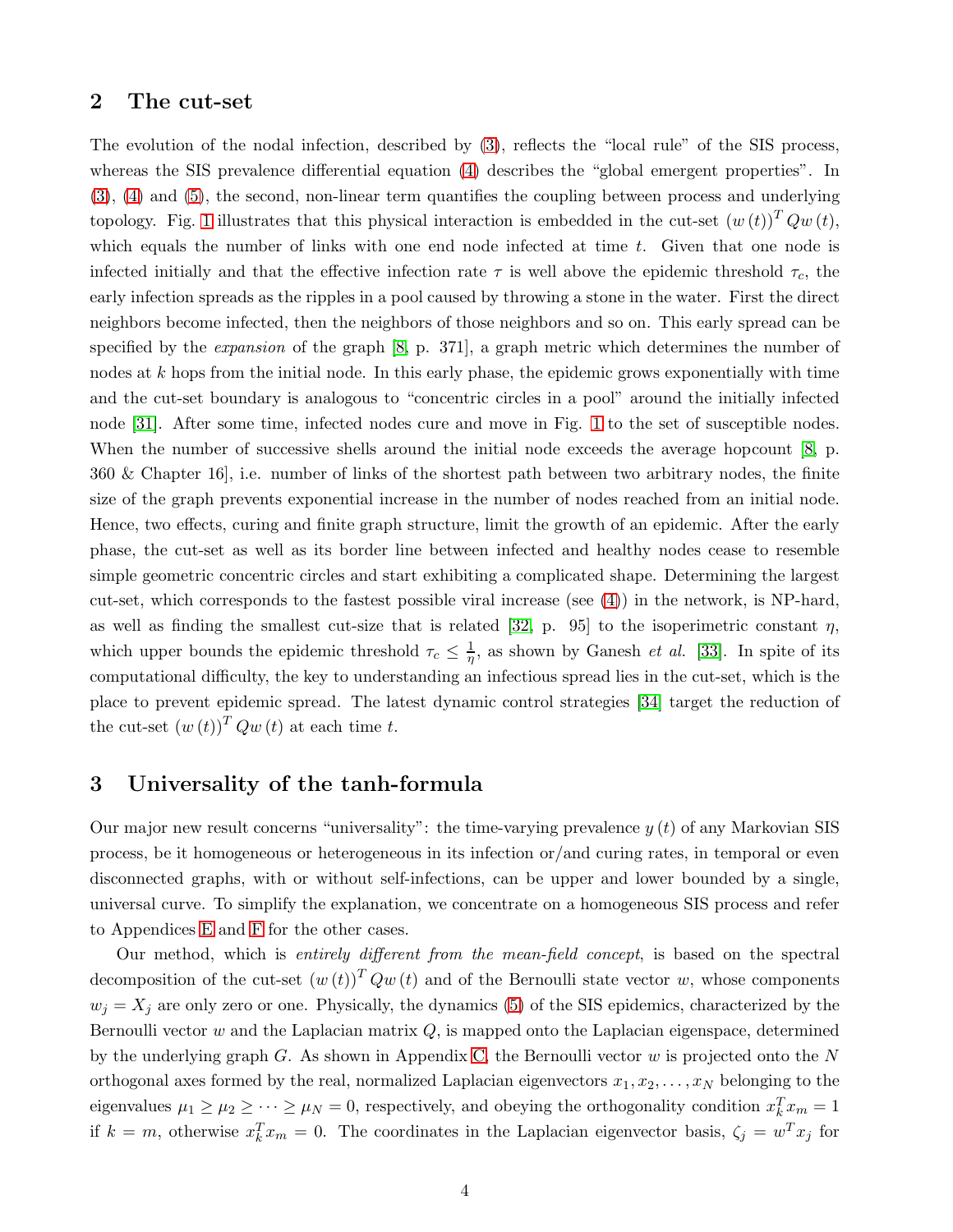$1 \leq j \leq N$ , completely specify the Bernoulli vector w. The relative success of the method is, in contrast to the adjacency matrix, due to the knowledge of one eigenvector  $x_N = \frac{1}{\sqrt{N}}$  $\frac{1}{N}u$  belonging to the eigenvalue  $\mu_N = 0$  and where  $u = (1, 1, \dots, 1)$  is the all-one vector. The corresponding coordinate is  $\zeta_N = \frac{1}{\sqrt{N}}$  $\frac{1}{N}u^Tw = \sqrt{Ns}$ , by the definition [\(2\)](#page-1-2) written in vector form as  $S = \frac{u^Tw}{N}$  $\frac{f(w)}{N}$ . Since w is a zero-one vector, the largest scalar product  $\zeta_j = w^T x_j$  is  $\zeta_N$ , which means that the Bernoulli vector w is most close to the eigenvector  $x_N$ . In addition, the norm of the Bernoulli vector equals the sum of its components,  $w^T w = u^T w = NS$ , which allows to specify the second most influential coordinate  $\zeta_{N-1}$ .

We consider a graph G consisting of k connected components, where the k smallest Laplacian eigenvalues are zero, but  $\mu_{N-k} > 0$  (see Appendix [B\)](#page-12-0). For a connected graph  $(k = 1)$ , the second smallest eigenvalue  $\mu_{N-1} > 0$  of the Laplacian Q, coined by Fiedler [\[35\]](#page-9-14) the algebraic connectivity, is studied over the last decades [\[32\]](#page-9-11). After spectral decomposition, the differential equation [\(5\)](#page-2-0) becomes

<span id="page-4-0"></span>
$$
\frac{dy(t^*; \tau)}{dt^*} = (\tau \mu_{N-k} - 1) y(t^*; \tau) - \tau \mu_{N-k} y^2(t^*; \tau) - \Psi_k(t^*; \tau) \tag{7}
$$

where the remainder  $\Psi_k(t^*; \tau)$  is explicitly given in [\(21\)](#page-17-0). If  $\Psi_k(t^*; \tau)$  equals a constant c, then [\(7\)](#page-4-0) reduces to a Riccati differential equation, which can be solved exactly. Assuming that we can bound  $\Psi_k(t^*; \tau)$  in a normalized time interval  $[t_1^*, t_2^*]$  by two constants,  $c_L(k) \leq \Psi_k(t^*; \tau) \leq c_U(k)$ , then the prevalence  $y(t^*)$  can be bounded in  $[t_1^*, t_2^*]$ , for the same initial condition  $y_0$ , by

$$
T(t^* | y_0, \tau \mu_{N-k}, c_U(k)) \le y(t^*) \le T(t^* | y_0, \tau \mu_{N-k}, c_L(k))
$$

where our "tanh-formula" is

<span id="page-4-1"></span>
$$
T(t|y_0, s, c) = \frac{1}{2} \left( 1 - \frac{1}{s} \right) + \frac{\Xi}{2} \tanh\left(\frac{s\Xi}{2}t + \Omega_0\right)
$$
\n
$$
(8)
$$

with the Laplacian normalized effective infection rate  $s = \tau \mu_{N-k}$  and

$$
\Omega_0 = \operatorname{arctanh}\left(\frac{2y_0 - \left(1 - \frac{1}{s}\right)}{\Xi}\right) \tag{9}
$$

and

<span id="page-4-2"></span>
$$
\Xi = \sqrt{\left(1 - \frac{1}{s}\right)^2 - \frac{4c}{s}}\tag{10}
$$

Fig. [2](#page-5-0) draws the tanh-formula [\(8\)](#page-4-1) as a function of normalized time  $t^*$  for various  $c \in [-1,0]$ , in two characteristic regimes above ( $\tau \mu_{N-k}$  high) and below ( $\tau \mu_{N-k}$  small) the epidemic threshold.

We argue in Appendix [D](#page-17-1) that, for  $k = 1$ , a rough estimate for  $c \approx -y_0$ . Our tanh-formula [\(8\)](#page-4-1) approximates the total contribution  $\Psi_k(t^*; \tau)$ , containing the less influential Bernoulli vector coordinates in the Laplacian eigenspace, by a constant c. Extensive simulations [\[36\]](#page-9-15) on various graph types and infection characteristics, compared with the N-Intertwined Mean-Field Approximation (NIMFA, [\[37\]](#page-9-16)), demonstrate that the tanh-formula [\(8\)](#page-4-1) has an overall performance comparable to mean-field approximations.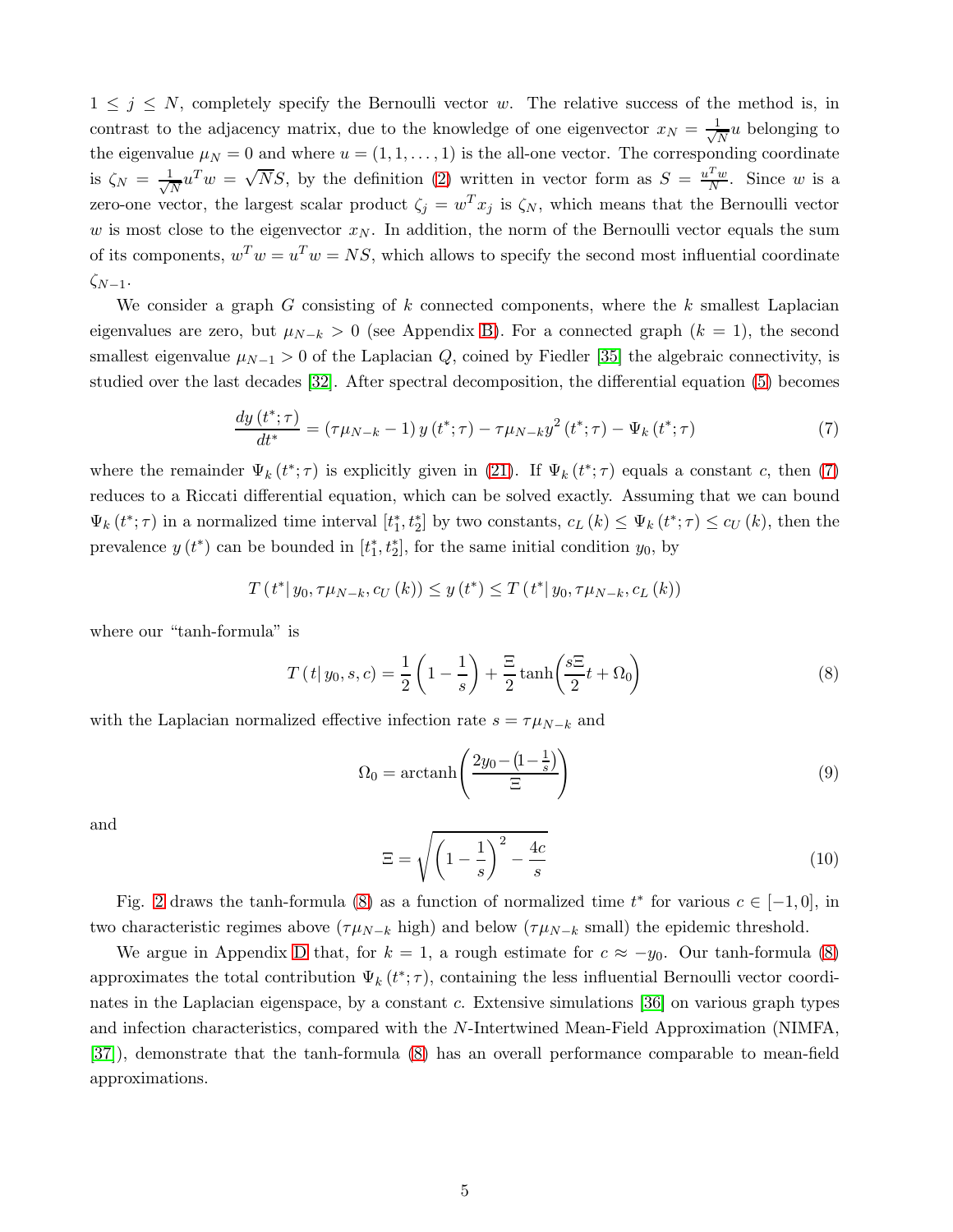

<span id="page-5-0"></span>Figure 2: The tanh-formula [\(8\)](#page-4-1) as a function of normalized time  $t^*$  for various values of  $c =$  ${-1, -0.9, -0.8, \ldots, 0}.$  Two characteristic regimes are shown: (above)  $s = \tau \mu_{N-k}$  below the epidemic threshold and initial condition  $y_0 = 1$ , where all are nodes infected, and (below)  $s = \tau \mu_{N-k}$ above the epidemic threshold and initial condition  $y_0 = 0.1$ .

## 4 Potential of the tanh-formula [\(8\)](#page-4-1)

We discuss the tanh-formula [\(8\)](#page-4-1) further. First, (8) contains three parameters: the initial condition  $y_0$ ,  $s = \tau \mu_{N-k}$  and c that all depend upon the underlying graph. Remarkably, the expectation of a complicated dynamic process – the prevalence is an expectation – is approximately characterized by only three parameters. Second, the tanh-formula [\(8\)](#page-4-1) generalizes the classical Kermack and McKendrick expression of 1927 by incorporating the graph. Assuming "homogeneous mixing", equivalent to regarding the underlying network as a complete graph  $K_N$ , Kermack and McKendrick [\[38\]](#page-9-17) demonstrated that the SIR prevalence is described by the time-derivative of a simplified variant of our tanh-formula [\(8\)](#page-4-1). The correspondence with our tanh-formula  $(8)$  is not so surprising: in the complete graph  $K_N$  with algebraic connectivity  $\mu_{N-1} = N$ , the complicated remainder reduces to its simplest possible form:  $\Psi_1(t^*; \tau) = \tau N \text{Var}[S(t^*; \tau)].$  In  $K_N$ , the fraction of infected nodes  $S(t^*; \tau)$  is close to a Gaussian random variable [\[39\]](#page-9-18) above the epidemic threshold  $\tau_c$  and the variance  $\text{Var}[S(t^*; \tau)] \approx \frac{1}{N}$  is almost constant in the metastable regime. Generally, in sufficiently large networks and above the epidemic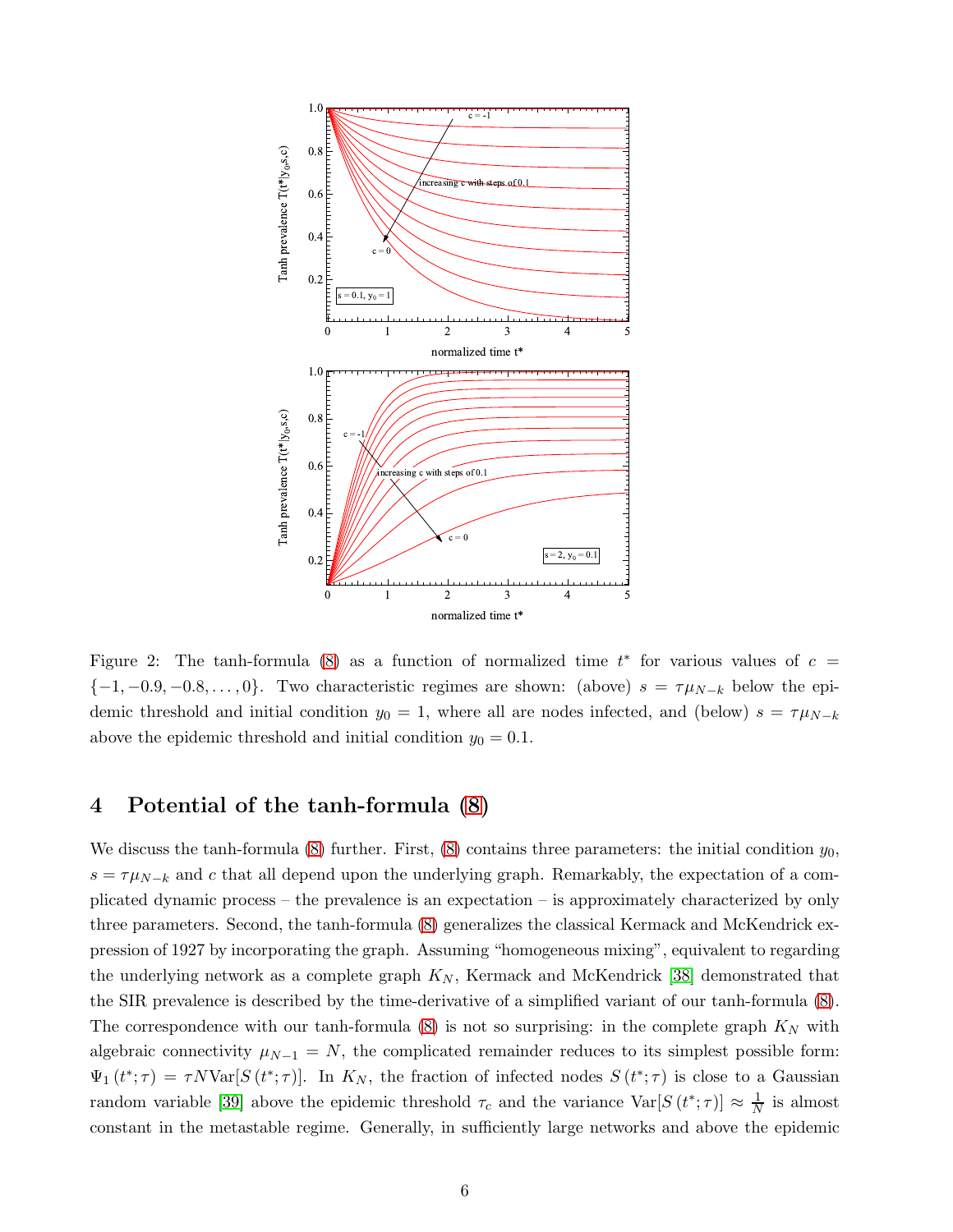threshold, the average total infection "force" is balanced in equilibrium by the average total healing "force" and the individual infection state  $X_j$  of node j is only weakly dependent on  $X_k$  of node k. Under these conditions of weakly dependence, the Central Limit Theorem [\[8\]](#page-8-7) states that the fraction S of infected nodes tends to a Gaussian with mean  $y = E[S]$  and standard deviation  $\sigma = \sqrt{\text{Var}[S]}$ . The tanh-formula [\(8\)](#page-4-1) does not include the eventual die-out of the SIS epidemic in any finite network. Once the epidemic has reached the metastable state in which the two above mentioned forces balance each other on average, small process fluctuations of a couple of standard deviations  $\sigma$  around the mean y continuously occur, but large fluctuations are rare. In the metastable, a die-out of the SIS process can only be caused by a cascade of mainly curing events in succession, which is a very rare event. Consequently, once the process has reached the metastable state, the epidemic remains in the network for a very long time [\[40,](#page-9-19) [41,](#page-9-20) [42\]](#page-9-21), which practically means for large real-world networks that the SIS epidemics remains in the metastable state. Hence, for large  $N$  and for effective infection rates  $\tau > \tau_c$ , the tanh-formula [\(8\)](#page-4-1) models the "real" SIS epidemic very well, although it ignores absorption. Third, the parameter c approximates the complicated remainder  $\Psi_k(t^*; \tau)$ . The important bounding



<span id="page-6-0"></span>Figure 3: The prevalence envelope in a normalized time interval  $[0, 50]$  for an instance of an Erdös-Rényi random graph  $G_p(N)$  with  $N = 50$  nodes, link density  $p = 0.4$  and spectral radius  $\lambda_1 = 20.8$ . Initially, one random node was infected. The infection rate  $\beta = 0.15$  and the curing rate  $\delta = 1$ , leading to a normalized effective infection rate  $x = \frac{7}{6}$  $\frac{\tau}{\tau_c^{(1)}} = \lambda_1 \tau = 3.12.$ 

assumption  $c_L(k) \leq \Psi_k(t^*; \tau) \leq c_U(k)$  leads to the prevalence envelope, illustrated in Fig. [3](#page-6-0) and akin to [\[43\]](#page-9-22), which encloses (see also Fig. [4\)](#page-7-0) roughly 68% of all realizations (i.e. all possible real-world measurements of an SIS epidemic) assuming Gaussian fluctuations around the prevalence – which is, as mentioned above, a good approximation for dense graphs as  $K_N$  sufficiently above the epidemic threshold. In absence of sufficiently clean data of a real-word SIS prevalence, Fig. [4](#page-7-0) plots 50 random realizations of  $S(t^*)$  out of 10<sup>6</sup> with the same infection characteristics and on the same graph as in Fig. [3.](#page-6-0) Since only the realizations that have reached the metastable state after a start with one initially infected, randomly chosen node, are observable, the prevalence is rescaled to  $y = \frac{N_m y_m + N_d y_d}{N} = \frac{N_m}{N} y_m$ ,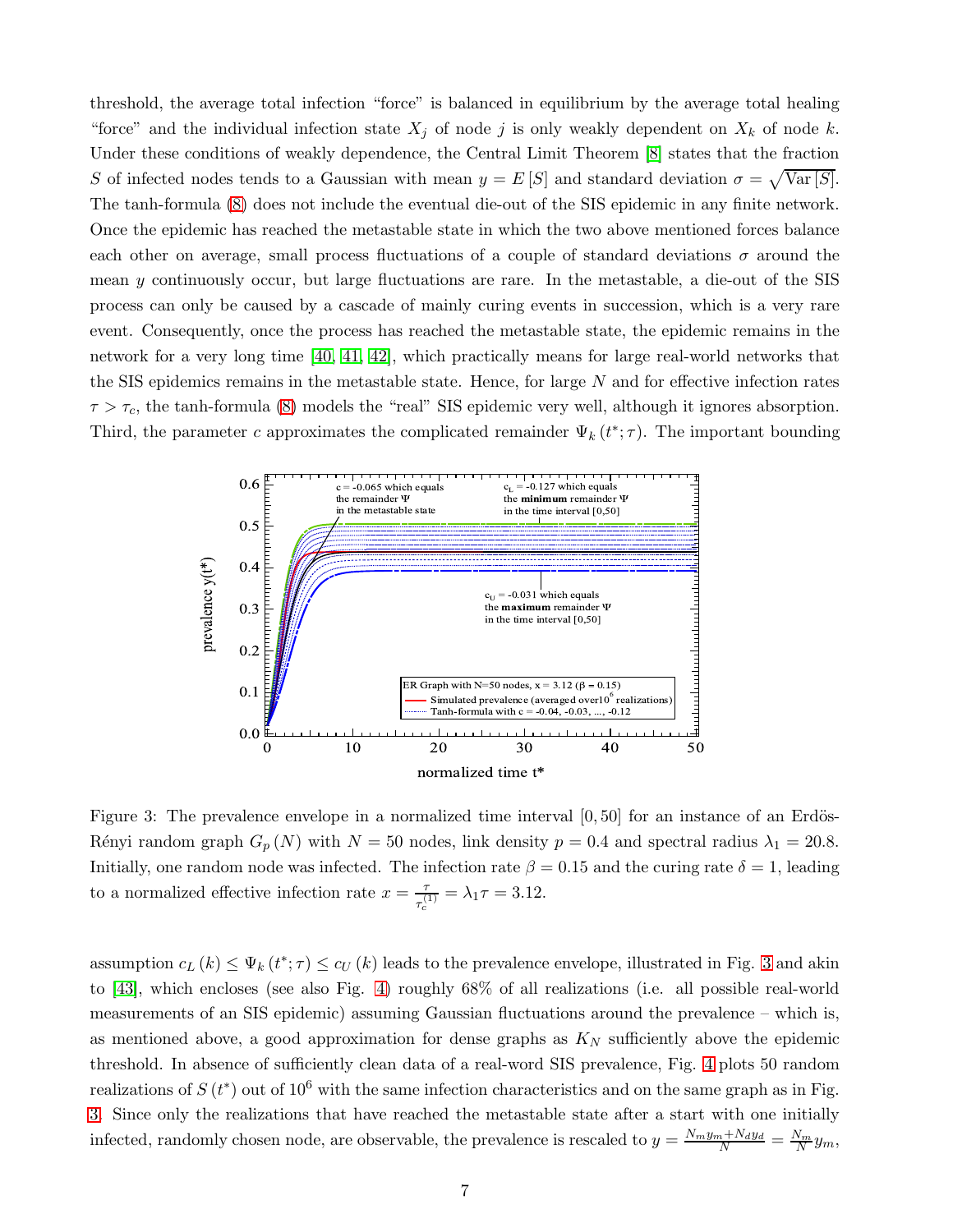where the index  $m$  refers to those realizations that reach the metastable state, and  $d$  those that die out fast [\[44\]](#page-9-23) and never reach the metastable state. Usually, the die-out probability, given an initial number of infected nodes, is unknown, which complicates, as demonstrated in Fig. [4](#page-7-0) the proper normalization in reality, where often only one realization of a spreading process (e.g. of a disease) is measured over time. Fortunately, NIMFA [\[29\]](#page-9-8) upper bounds the prevalence, ignoring that realizations die out, while the tanh-formula [\(8\)](#page-4-1) can fit, upper or lower bound data to infer from the parameters  $(y_0, \tau \mu_{N-k}, c)$ insights in the epidemic.



<span id="page-7-0"></span>Figure 4: A random selection of 50 realizations out  $10^6$  realizations, shown in Fig. [3.](#page-6-0) Conditioned on 28 realization that did not die out, the prevalence (red) has been renormalized as well as the tanh-formula [\(8\)](#page-4-1) upper (green) and lower bound (blue) in Fig. [3](#page-6-0)

Fourth, the tanh-formula [\(8\)](#page-4-1) can be used in temporal networks by gluing the different time-regimes in which the network is unaltered: at time  $t$ , where the topology changes, we impose continuity in the prevalence,  $y(t-\varepsilon) = y(t+\varepsilon)$  for  $\varepsilon \to 0$ , but allow discontinuity in the derivatives as in [\(6\)](#page-2-2). The tanh-formula [\(8\)](#page-4-1) is the more accurate, the better  $\Psi_k(t^*; \tau)$  can be approximated by a constant. The smaller the time interval  $[t_1^*, t_2^*]$ , the better  $\Psi_k(t^*; \tau)$  is approximated by its mean  $c = \frac{1}{t_2^* - t_1^*} \int_{t_1^*}^{t_2^*} \Psi_k(t^*; \tau) dt^*$ . By dividing an experiment in small time intervals, in which the data is fitted by the tanh-formula [\(8\)](#page-4-1), and by "continuously gluing" the intervals that determine  $y_0$ , a set  $\{\tau\mu_{N-k}, c\}$  for each interval is obtained. Theory prescribes that all  $\tau \mu_{N-k}$  over the intervals should hardly differ, which can serve as an accuracy indication or a verification that the epidemic process is Markovian SIS-like. The set of c values then approximates the non-constant remainder  $\Psi_k(t^*; \tau)$ , that depends on both the epidemic process and the underlying graph.

Finally, just as higher order mean-field methods can increase the accuracy, our spectral approach can be improved. Instead of bounding the remainder  $\Psi_k(t^*; \tau)$  by a constant, which is the zero-order approximation in the Taylor expansion of  $\Psi_k(t^*; \tau)$ , a polynomial in the prevalence y seems promising [\[36\]](#page-9-15), which suggests that the method may be refined further. Thus, we believe that it is worthwhile to research  $\Psi_k(t^*; \tau)$  in depth to find sharper approximations. Another extension towards more realistic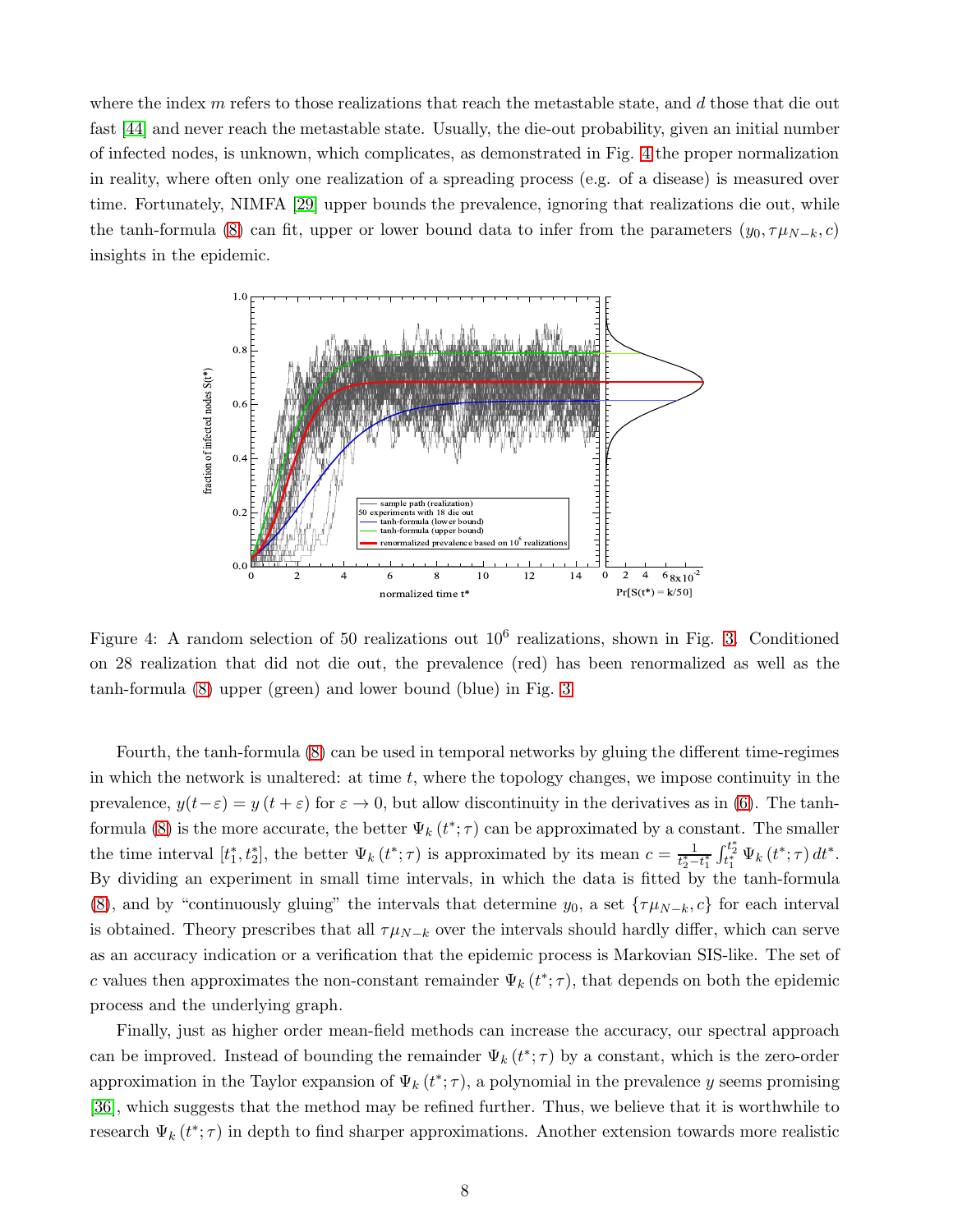[\[45\]](#page-10-0), non-Poissonean infection and curing processes stands on the agenda for further research.

In summary, besides the powerful mean-field approximations, we have demonstrated the potential of a spectral method for the prevalence to unravel properties of SIS (SIR) epidemics on networks.

Acknowledgement. We are grateful to Qiang Liu for the simulations that led to Fig. [3](#page-6-0) and Fig. [4.](#page-7-0)

### <span id="page-8-0"></span>References

- <span id="page-8-1"></span>[1] R. Pastor-Satorras, C. Castellano, P. Van Mieghem, and A. Vespignani. Epidemic processes in complex networks. *Review of Modern Physics*, 87(3):925–979, September 2015.
- <span id="page-8-2"></span>[2] J. P. Gleeson, K. P. O'Sullivan, R. A. Baños, and Y. Moreno. Effects of network structure, competition and memory time on social spreading phenomena. *Physical Review X*, 6:021019, 2016.
- <span id="page-8-3"></span>[3] R. Pastor-Satorras and A. Vespignani. Epidemic dynamics and endemic states in complex networks. *Physical Review E*, 63:066117, 2001.
- <span id="page-8-4"></span>[4] D. J. Watts. *Small Worlds, The Dynamics of Networks between Order and Randomness*. Princeton University Press, Princeton, New Jersey, 1999.
- <span id="page-8-5"></span>[5] S. N. Dorogovtsev and J. F. F. Mendes. *Evolution of Networks, From Biological Nets to the Internet and WWW*. Oxford University Press, Oxford, 2003.
- <span id="page-8-6"></span>[6] A. Barrat, M. Bartelemy, and A. Vespignani. *Dynamical Processes on Complex Networks*. Cambridge University Press, Cambridge, U.K., 2008.
- <span id="page-8-7"></span>[7] M. E. J. Newman. *Networks: An Introduction*. Oxford University Press, Oxford, U. K., 2010.
- <span id="page-8-8"></span>[8] P. Van Mieghem. *Performance Analysis of Complex Networks and Systems*. Cambridge University Press, Cambridge, U.K., 2014.
- <span id="page-8-9"></span>[9] A. L. Barab´asi. *Network Science*. Cambridge University Press, Cambridge, U.K., 2016.
- <span id="page-8-10"></span>[10] P. Van Mieghem and R. van de Bovenkamp. Accuracy criterion for the mean-field approximation in SIS epidemics on networks. *Physical Review E*, 91(3):032812, March 2015.
- <span id="page-8-11"></span>[11] L. Onsager. Crystal statistics: A two-dimensional model with an order-disorder transition. *Physical Review*, 65(3 and 4):117–149, February 1944.
- <span id="page-8-12"></span>[12] S. H. Strogatz. From Kuramoto to Crawford: exploring the onset of synchronization in populations of coupled oscillators. *Physica D*, 143:1–20, 2000.
- <span id="page-8-13"></span>[13] S. Wolfram. *A New Kind of Science*. Wolfram Media, Inc., 2002.
- <span id="page-8-14"></span>[14] P. Bak, C. Tang, and K. Wiesenfeld. Self-organized criticality: An explanation of 1/f noise. *Physical Review Letters*, 59(4):381–384, July 1987.
- <span id="page-8-15"></span>[15] K.-I. Goh, D.-S. Lee, B. Kahng, and D. Kim. Sandpile on scale-free networks. *Physical Review Letters*, 91(4):148701, October 2003.
- [16] T. Kleiberg and P. Van Mieghem. Self-organization of Internet paths. *IFIP Fourth International Workshop on Self-Organizing Systems, December 9-11, ETH Zurich, Switzerland*, 2009.
- <span id="page-8-17"></span><span id="page-8-16"></span>[17] C. Castellano, S. Fortunato, and V. Loreto. Statistical physics of social dynamics. *Reviews of Modern Physics*, 81:591–646, April-June 2009.
- <span id="page-8-18"></span>[18] Q. Li, L. A. Braunstein, H. Wang, J. Shao, H. E. Stanley, and S. Havlin. Non-consensus opinion models on complex networks. *Journal of Statistical Physics*, 151(1-2):92–112, 2013.
- <span id="page-8-19"></span>[19] H. E. Stanley. *Introduction to Phase Transitions and Critical Phenomena*. Oxford University Press, July 1987.
- [20] N. T. J. Bailey. *The Mathematical Theory of Infectious Diseases and its Applications*. Charlin Griffin & Company, London, 2nd edition, 1975.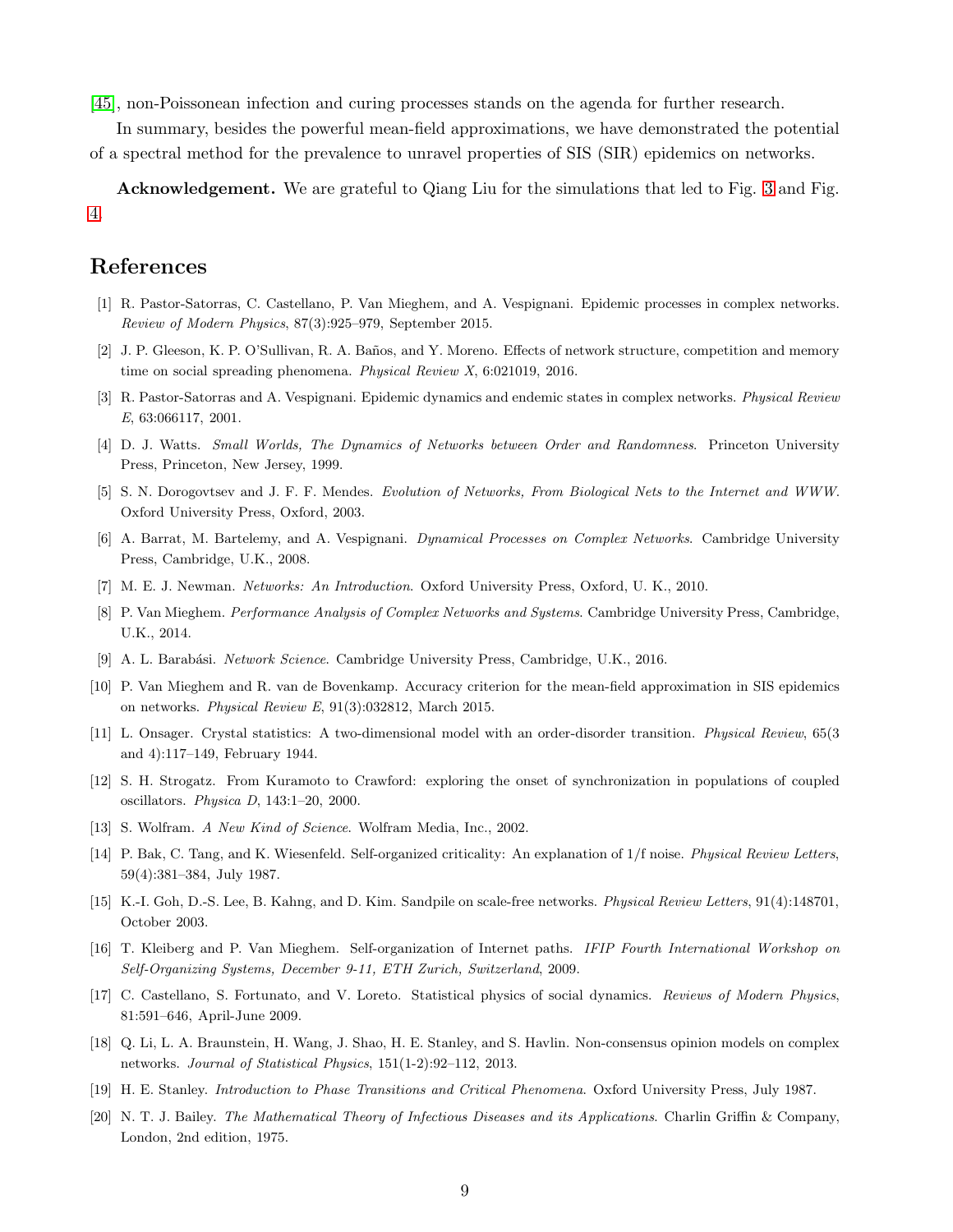- <span id="page-9-1"></span><span id="page-9-0"></span>[21] R. M. Anderson and R. M. May. *Infectious Diseases of Humans: Dynamics and Control*. Oxford University Press, Oxford, U.K., 1991.
- <span id="page-9-2"></span>[22] D. J. Daley and J. Gani. *Epidemic modelling: An Introduction*. Cambridge University Press, Cambridge, U.K., 1999.
- <span id="page-9-3"></span>[23] O. Diekmann, H. Heesterbeek, and T. Britton. *Mathematical Tools for Understanding Infectious Disease Dynamics*. Princeton University Press, Princeton, USA, 2012.
- <span id="page-9-4"></span>[24] I. Z Kiss, J. C. Miller, and P. L Simon. *Mathematics of network epidemics: from exact to approximate models*. Springer, 2016.
- <span id="page-9-5"></span>[25] P. Van Mieghem and R. van de Bovenkamp. Non-Markovian infection spread dramatically alters the SIS epidemic threshold in networks. *Physical Review Letters*, 110(10):108701, March 2013.
- <span id="page-9-6"></span>[26] E. Cator, R. van de Bovenkamp, and P. Van Mieghem. Susceptible-Infected-Susceptible epidemics on networks with general infection and curing times. *Physical Review E*, 87(6):062816, June 2013.
- <span id="page-9-7"></span>[27] E. Cator and P. Van Mieghem. Second order mean-field SIS epidemic threshold. *Physical Review E*, 85(5):056111, May 2012.
- <span id="page-9-8"></span>[28] P. Holme and J. Saramäki. Temporal networks. *Physics Reports*, 519:97–125, 2012.
- <span id="page-9-9"></span>[29] P. Van Mieghem. Approximate formula and bounds for the time-varying SIS prevalence in networks. *Physical Review E*, 93(5):052312, 2016.
- [30] P. Van Mieghem, F. D. Sahneh, and C. Scoglio. Exact Markovian SIR and SIS epidemics on networks and an upper bound for the epidemic threshold. *Proceedings of the 53rd IEEE Conference on Decision and Control (CDC2014), December 15-17, Los Angeles, CA, USA*, 2014.
- <span id="page-9-11"></span><span id="page-9-10"></span>[31] D. Brockmann and D. Helbing. The hidden geometry of complex, network-driven contagion phenomena. *Science*, 342:1337–1342, December 2013.
- <span id="page-9-12"></span>[32] P. Van Mieghem. *Graph Spectra for Complex Networks*. Cambridge University Press, Cambridge, U.K., 2011.
- <span id="page-9-13"></span>[33] A. Ganesh, L. Massoulié, and D. Towsley. The effect of network topology on the spread of epidemics. *IEEE INFOCOM2005*, 2005.
- [34] K. Drakopoulos, A. Ozdaglar, and J. N. Tsitsiklis. A lower bound on the performance of dynamic curing policies for epidemics on graphs. *Proceedings of the 54th IEEE Conference on Decision and Control,December, Osaka, Japan*, 2015.
- <span id="page-9-15"></span><span id="page-9-14"></span>[35] M. Fiedler. Algebraic connectivity of graphs. *Czechoslovak Mathematical Journal*, 23(2):298–305, 1973.
- <span id="page-9-16"></span>[36] Q. Liu and P. Van Mieghem. Evaluation of an analytic, approximate formula for the time-varying SIS prevalence in different networks. in preparation 2016.
- <span id="page-9-17"></span>[37] P. Van Mieghem. The N - Intertwined SIS epidemic network model. *Computing*, 93(2):147–169, 2011.
- <span id="page-9-18"></span>[38] W. O. Kermack and A. G. McKendrick. A contribution to the mathematical theory of epidemics. *Proceedings of the Royal Society London, A*, 115:700–721, February 1927.
- <span id="page-9-19"></span>[39] E. Cator and P. Van Mieghem. Susceptible-Infected-Susceptible epidemics on the complete graph and the star graph: Exact analysis. *Physical Review E*, 87(1):012811, January 2013.
- <span id="page-9-20"></span>[40] M. Draief and L. Massoulié. *Epidemics and Rumours in Complex Networks*. London Mathematical Society Lecture Node Series: 369. Cambridge University Press, Cambridge, UK, 2010.
- <span id="page-9-21"></span>[41] R. van de Bovenkamp and P. Van Mieghem. Survival time of the susceptible-infected-susceptible infection process on a graph. *Physical Review E*, 92:032806, 2015.
- <span id="page-9-22"></span>[42] P. Van Mieghem. Decay towards the overall-healthy state in SIS epidemics on networks. *arXiv:1310.3980*, 2013.
- <span id="page-9-23"></span>[43] S. Trajanovski, J. Martin-Hernandez, W. Winterbach, and P. Van Mieghem. Robustness envelopes of networks. *Journal of Complex Networks*, 1:44–62, 2013.
- [44] Q. Liu and P. Van Mieghem. Die-out probability in SIS epidemic processes on networks. *Fifth International Workshop on Complex Networks and their Applications, 30 November - 2 December, Milan, Italy*, 2016.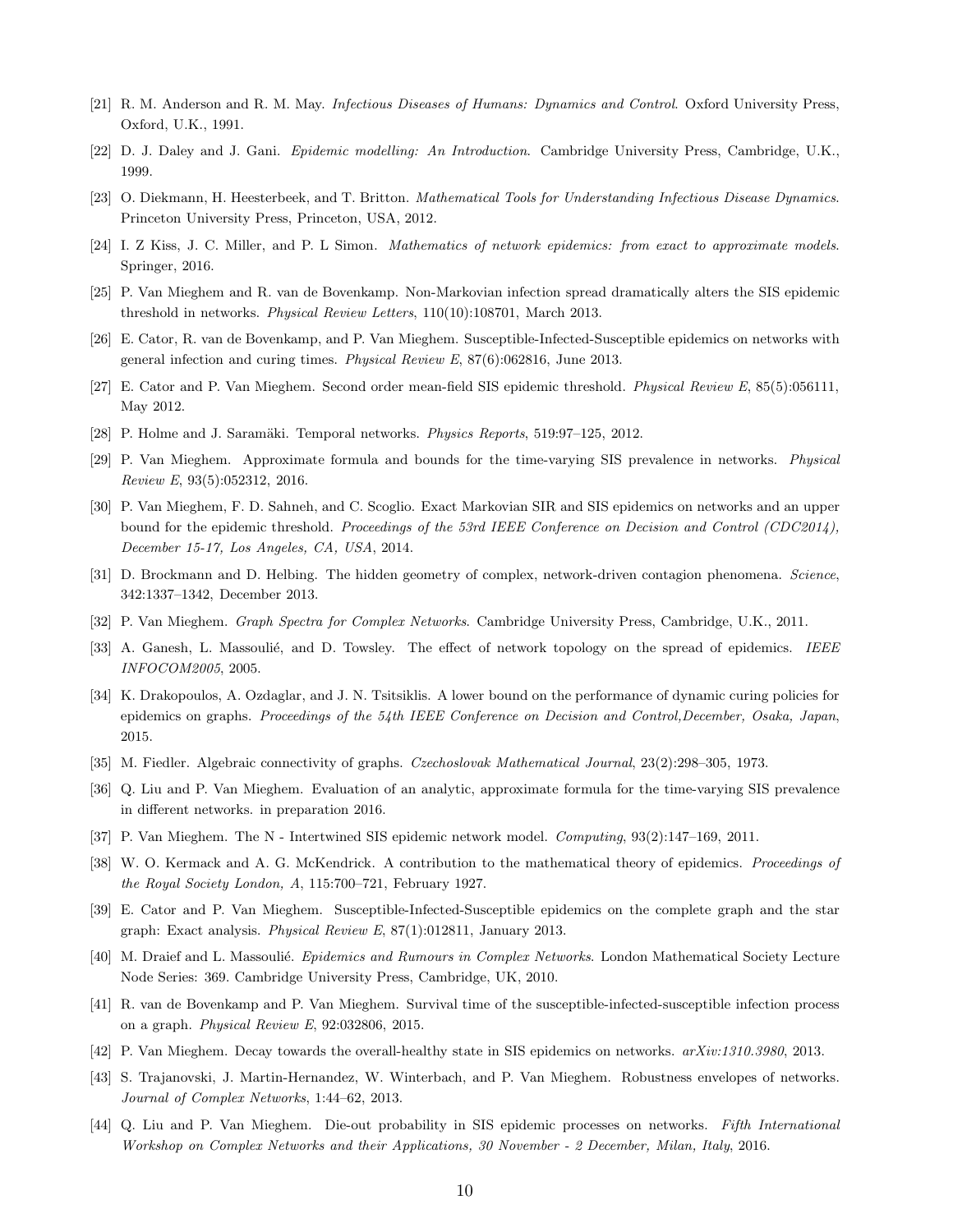- <span id="page-10-1"></span><span id="page-10-0"></span>[45] C. Doerr, N. Blenn, and P. Van Mieghem. Lognormal infection times of online information spread. *PLoS ONE*, 8(5):e64349, May 2013.
- [46] P. Van Mieghem. Graph eigenvectors, fundamental weights and centrality metrics for nodes in networks. Delft University of Technology, Report20150808 (www.nas.ewi.tudelft.nl/people/Piet/TUDelftReports)*; arXiv:1401.4580*, 2015.
- <span id="page-10-3"></span><span id="page-10-2"></span>[47] S. Barik, S. Fallat, and S. Kirkland. On Hadamard diagonalizable graphs. *Linear Algebra and its Applications*, 435:1885–1902, 2011.
- [48] P. Van Mieghem and E. Cator. Epidemics in networks with nodal self-infections and the epidemic threshold. *Physical Review E*, 86(1):016116, July 2012.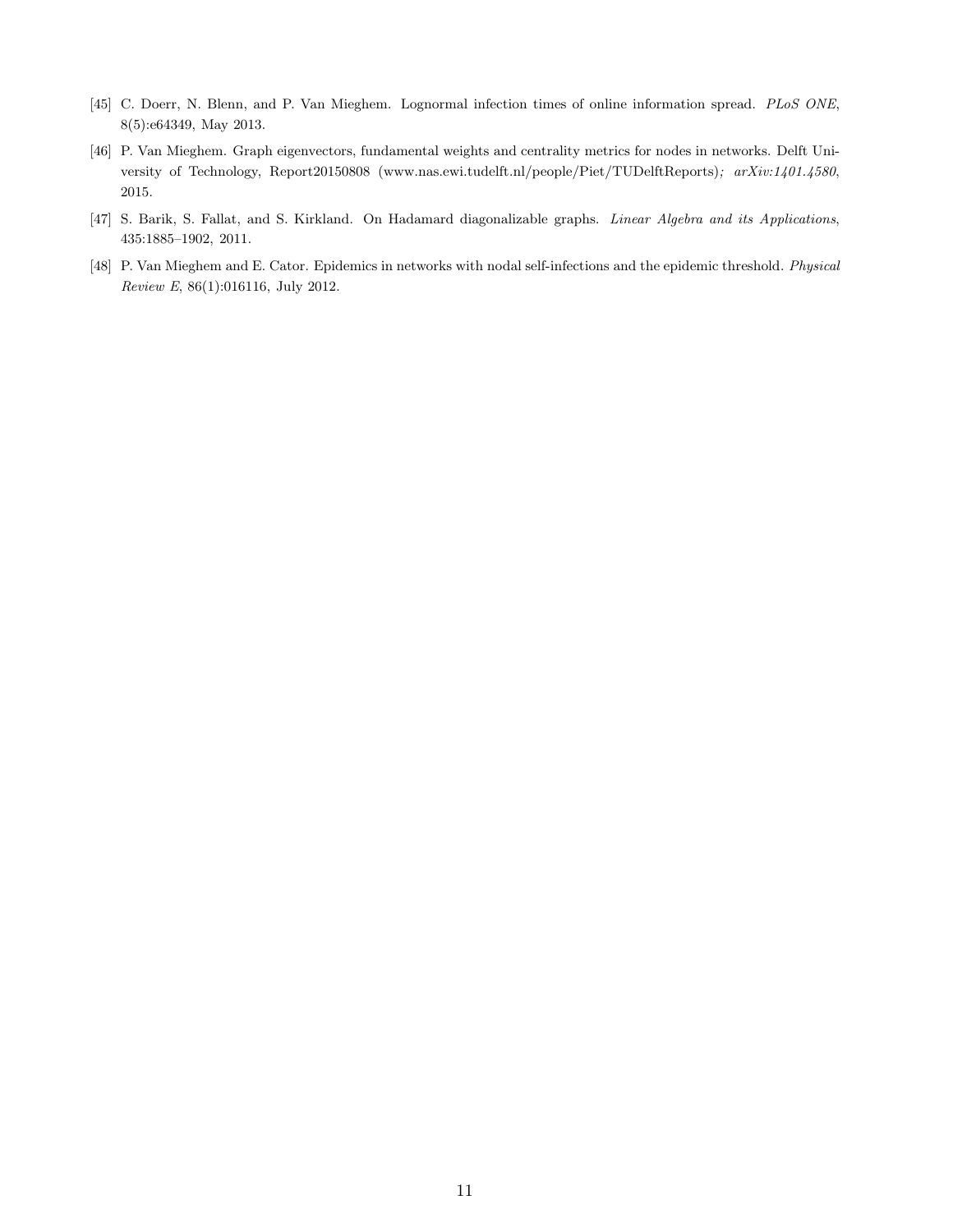### <span id="page-11-1"></span><span id="page-11-0"></span>A The basic differential equation of the SIS prevalence

**Theorem 1** Let  $\widetilde{Q}(t) = \widetilde{\Delta}(t) - \widetilde{A}(t)$  denote the time-depending, weighted Laplacian, which is an  $N \times N$  positive semi-definite symmetric matrix, with the diagonal matrix  $\widetilde{\Delta}(t) = diag(\widetilde{d}_1, \widetilde{d}_2, \ldots, \widetilde{d}_N)$ and the infection strength of node k is  $\tilde{d}_k = \sum_{i=1}^N \beta_{ki} a_{ki}$ . If the link infection rate is the same in both directions,  $\beta_{ki} = \beta_{ik}$ , then the corresponding heterogeneous SIS prevalence differential equation is

$$
N\frac{dy(t)}{dt} = -E\left[\tilde{\delta}^T w(t)\right] + E\left[(w(t))^T \tilde{Q}(t) w(t)\right]
$$

If the link infection rate is not the same in both directions,  $\beta_{ki} \neq \beta_{ik}$ , a Laplacian representation is not possible and we end up with

$$
N\frac{dy(t)}{dt} = -E\left[\tilde{\delta}^T w(t)\right] + E\left[(u - w(t))^T \tilde{A}w(t)\right]
$$

In a homogeneous SIS epidemic process, where all  $\beta_{ij} = \beta$  and  $\delta_j = \delta$ , then [\(4\)](#page-1-1) simplifies to the differential equation,

$$
\frac{dy(t^*; \tau)}{dt^*} = -y(t^*; \tau) + \frac{\tau}{N} E\left[w(t^*; \tau)^T Q w(t^*; \tau)\right]
$$

**Proof:** Summing the Markovian *heterogeneous* SIS governing equation [\(3\)](#page-1-0) for the infection probability of node i over all nodes and omitting the time-dependence in  $X_i(t)$  to shorten the equations, yields

$$
\frac{dE\left[\sum_{i=1}^{N} X_i\right]}{dt} = E\left[-\sum_{i=1}^{N} \delta_i X_i + \sum_{k=1}^{N} \sum_{i=1}^{N} \beta_{ki} a_{ki} X_k - \sum_{k=1}^{N} \sum_{i=1}^{N} \beta_{ki} a_{ki} X_i X_k\right]
$$

After rewriting in matrix notation and in terms of the prevalence [\(2\)](#page-1-2), we obtain

$$
N\frac{dy(t;\tau)}{dt} = -E\left[\tilde{\delta}^T w(t)\right] + E\left[\left(\tilde{A}u\right)^T w(t) - w(t)^T \tilde{A}w(t)\right]
$$

$$
= -E\left[\tilde{\delta}^T w(t)\right] + E\left[(u - w(t))^T \tilde{A}w(t)\right]
$$

We define the weighted Laplacian as  $\widetilde{Q}=\widetilde{\Delta}-\widetilde{A},$  where the diagonal matrix  $\widetilde{\Delta}=\mathrm{diag}\Big(\widetilde{d}_1,\widetilde{d}_2,\ldots,\widetilde{d}_N\Big)$ and the strength of node k is  $d_k = \sum_{i=1}^{N} \beta_{ki} a_{ki}$ . In order to benefit from the basic Laplacian property  $\widetilde{Q}u=0$  of a constant row and column sum, we confine ourselves to a symmetric weighted adjacency matrix  $\widetilde{A} = (\widetilde{A})^T$ , implying that  $\beta_{ij} = \beta_{ji}$ . Thus, the infection rate of a link is only link dependent and the same in both directions: from node  $i$  to node  $j$  and vice versa. Consequently, the weighted Laplacian is symmetric,  $\tilde{Q} = \left(\tilde{Q}\right)^T$ . Under this symmetry restriction, we have

$$
(u - w(t))^{T} \widetilde{A}w(t) = (u - w(t))^{T} \left(\widetilde{\Delta} - \widetilde{Q}\right) w(t)
$$
  

$$
= (u - w(t))^{T} \widetilde{\Delta}w(t) - u^{T} \widetilde{Q}w(t) + (w(t))^{T} \widetilde{Q}w(t)
$$
  

$$
= (w(t))^{T} \widetilde{Q}w(t)
$$

because

$$
(u - w(t))^{T} \widetilde{\Delta} w(t) = \sum_{j=1}^{N} (1 - X_{j}(t)) X_{j}(t) \widetilde{d}_{j} = 0
$$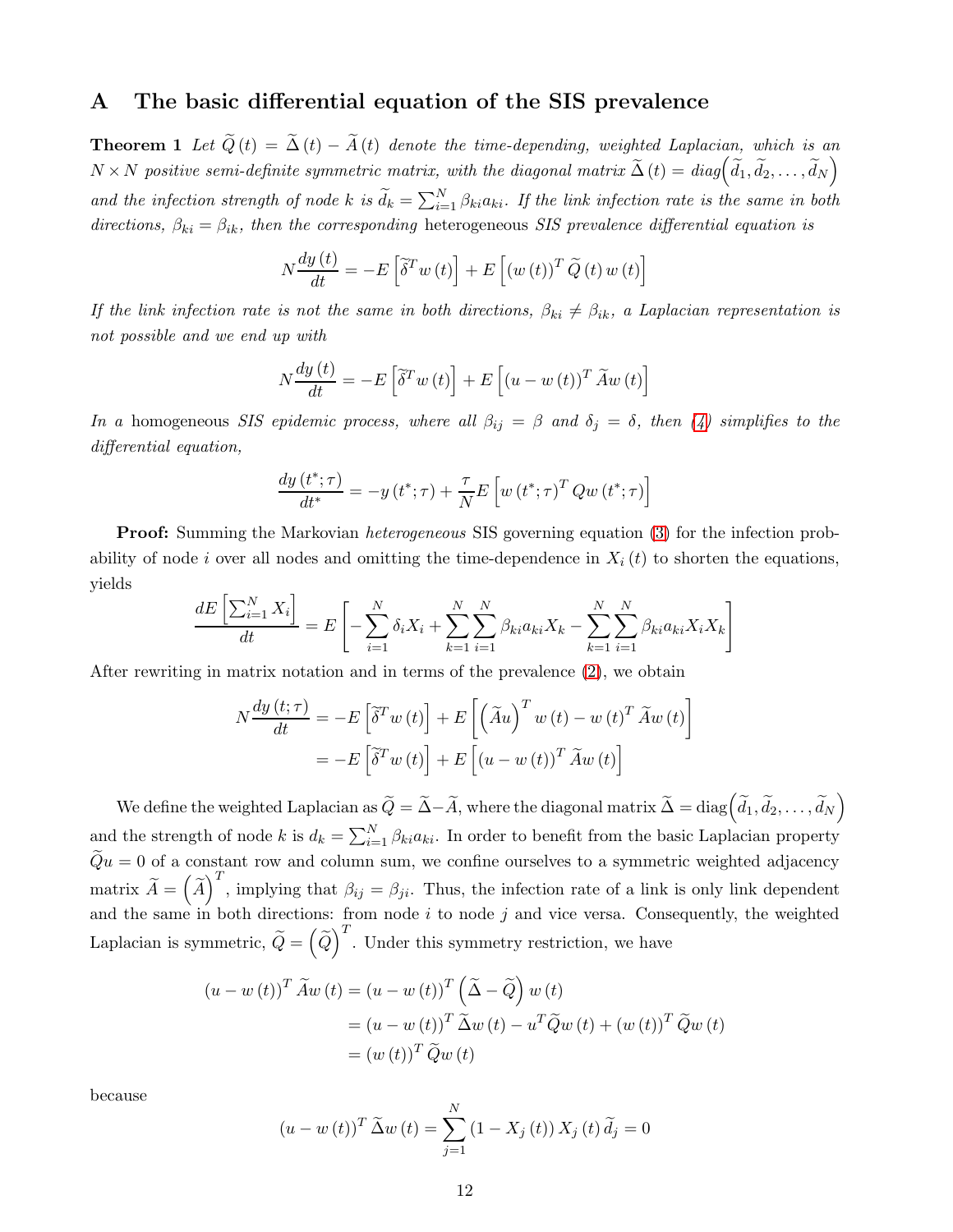since  $(1 - X_i(t)) X_i(t) = 0$  as  $X_i(t) \in \{0, 1\}$ . The homogeneous case [\(5\)](#page-2-0), as discussed in [\[29\]](#page-9-8), follows directly from [\(4\)](#page-1-1) with normalized time  $t^* = t\delta$ .  $* = t\delta.$ 

Perhaps surprising, the exact governing equations [\(4\)](#page-1-1) and [\(5\)](#page-2-0) of the SIS prevalence are formally easier than their mean-field counterpart (see [\[8,](#page-8-7) p. 467]).

By using the basic definition  $Q = BB^T$  of the  $N \times N$  Laplacian [\[32,](#page-9-11) p. 14] in terms of the  $N \times L$ incidence matrix B, we directly find [\[32,](#page-9-11) p. 72] that, for any  $N \times 1$  vector z,

$$
z^T Q z = \left(B^T z\right)^T B^T z = \sum_{l \in \mathcal{L}} \left(z_{l+} - z_{l-}\right)^2
$$

where each link l joins two end nodes  $l^+$  and  $l^-$ . In particular, for  $z = w$ , we observe that

<span id="page-12-2"></span>
$$
w^T Q w = \sum_{l \in \mathcal{L}} (X_{l^+} - X_{l^-})^2
$$
\n(11)

If both end of a link l are either infected or healthy, then  $X_{l^+} - X_{l^-} = 0$  and such a link l does not contribute to the sum. Hence, only links with one end infected and the other end healthy, for which  $(X_{l}+ - X_{l}-)^2 = 1$ , contribute precisely a unit amount to  $w^T Q w$ . In other words,  $w^T Q w$  equals the number of links in the cut-set.

# <span id="page-12-0"></span>B Kernel of the Laplacian  $Q$  of a graph with k disconnected components

A graph G has k components (or clusters) if there exists a relabeling of the nodes such that the adjacency matrix has the structure

$$
A = \begin{bmatrix} A_1 & O & \dots & O \\ O & A_2 & & \vdots \\ \vdots & & \ddots & \\ O & & \dots & A_k \end{bmatrix}
$$

where the square submatrix  $A_m$  is the  $n_m \times n_m$  adjacency matrix of the connected component m containing  $n_m$  nodes. The total number of nodes in G equals  $N = \sum_{m=1}^{k} n_m$ . The corresponding Laplacian is

$$
Q = \begin{bmatrix} Q_1 & O & \dots & O \\ O & Q_2 & & \vdots \\ \vdots & & \ddots & \\ O & & \dots & Q_k \end{bmatrix}
$$

Since  $Q_m u_{n_m} = 0$  for each connected component m and the (unscaled)  $n_m \times 1$  all-one eigenvector  $u_{n_m}$  is the only eigenvector belonging to eigenvalue  $\mu_{n_m} = 0$  (due to the connectivity of the connected component m), we find that the general representation of an eigenvector  $x_N(m)$  of Q belonging to the eigenvalue  $\mu_N = 0$  with multiplicity k is

<span id="page-12-1"></span>
$$
x_N^T(m) = (\eta_{m1} u_{n_1}^T, \eta_{m2} u_{n_2}^T, \dots, \eta_{mk} u_{n_k}^T)
$$
\n(12)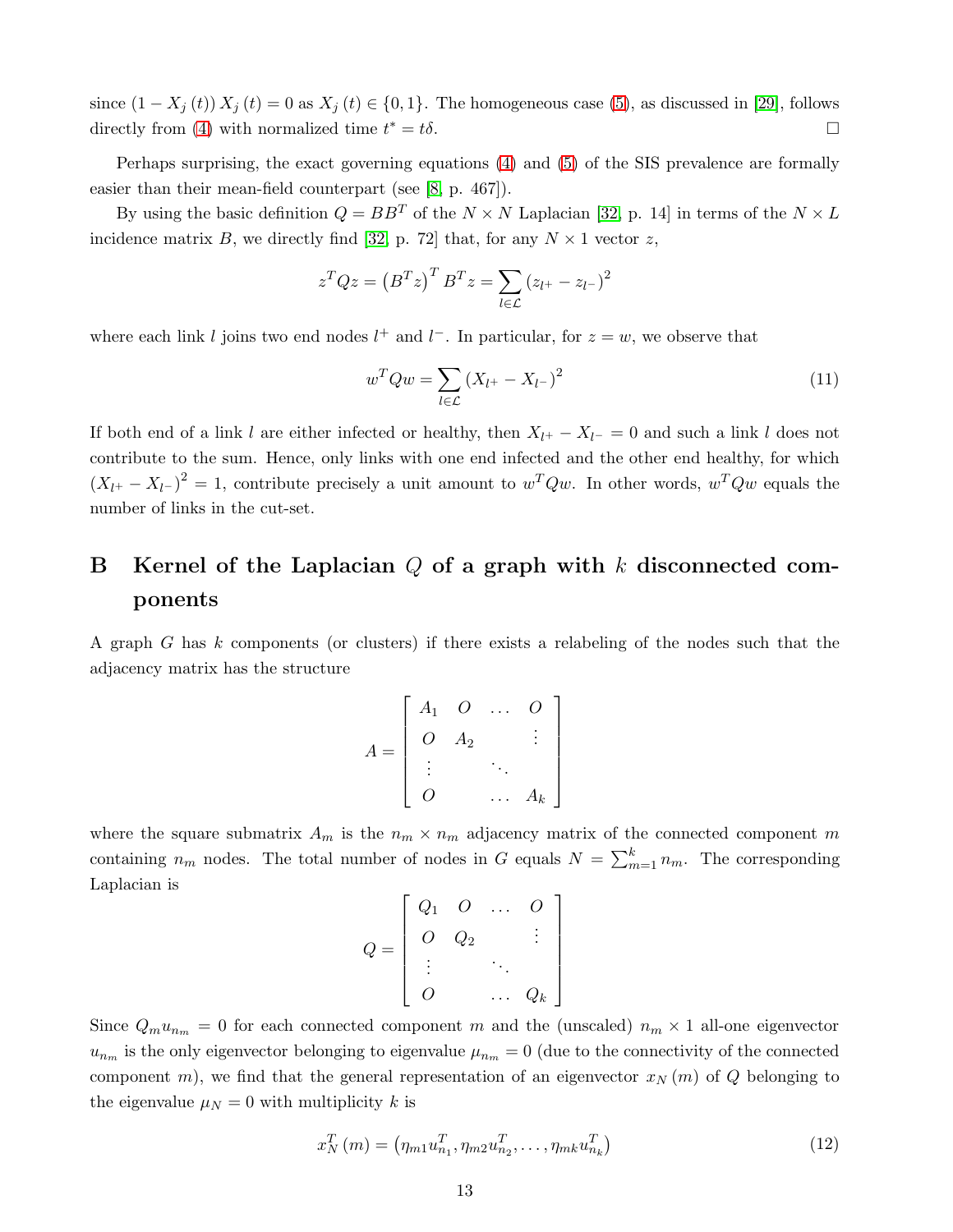The subspace of the N-dimensional space spanned by the eigenvectors of a matrix belonging to the zero eigenvalue is called the kernel or null space of that matrix. Each of the k possible  $N \times 1$  eigenvectors  $x_N(m)$  of Q have the form [\(12\)](#page-12-1) and can thus be specified by a  $k \times 1$  vector  $\eta_m = (\eta_{m1}, \eta_{m2}, \dots, \eta_{mk})$ for  $1 \leq m \leq k$ . Any pair  $\{x_N(m), x_N(s)\}\$  of such (normalized) eigenvectors, represented by the vectors  $\eta_m = (\eta_{m1}, \eta_{m2}, \dots, \eta_{mk})$  and  $\eta_s = (\eta_{s1}, \eta_{s2}, \dots, \eta_{sk})$ , must be orthogonal [\[32\]](#page-9-11), which leads to the set of  $\binom{k}{2}$  $_{2}^{k}$ ) non-linear equations

$$
x_N(m) x_N^T(s) = \sum_{j=1}^k \eta_{mj} \eta_{sj} n_j = \delta_{ms}
$$

Let us define the vector  $y_m = (y_{m1}, y_{m2}, \ldots, y_{mk})$  with  $y_{mj} = \sqrt{n_j} \eta_{mj}$ , then the above orthogonality condition reduces to the "ordinary" orthogonality condition for the set of k vectors  $y_1, y_2, \ldots, y_k$ ,

$$
y_m^T y_s = \sum_{j=1}^k y_{mj} y_{sj} = \delta_{ms}
$$

This means that any set of k orthogonal vectors  $y_1, y_2, \ldots, y_k$ , that spans the k-dimensional space, can be used to produce k eigenvectors  $x_N(m)$ , with  $1 \leq m \leq k$ , of the kernel of Q. The corresponding  $k \times k$ matrix  $Y_k$ , with the vectors  $y_1, y_2, \ldots, y_k$  in the columns, is an orthogonal matrix, whose properties with respect to graphs are studied in [\[46\]](#page-10-1). Clearly, the simplest set is the set  $e_1, e_2, \ldots, e_k$  of the basis vectors for which  $Y_k = I$ . Since any other  $N \times 1$  eigenvectors of Q belonging to a positive eigenvalue of Q is orthogonal to each kernel eigenvector  $x_N(m)$  that belongs to the zero eigenvalue  $\mu_N = 0$ , we observe that there exist a  $k$ -fold infinity of such eigenvector sets, depending on our choice of the set of k vectors  $y_1, y_2, \ldots, y_k$ .

Since the Bernoulli vector w has only zero and one components, the scalar product  $w^T x_N(m)$  is maximized if one the vectors  $y_m$  is equal to the  $k \times 1$  all-one vector  $u_k$ . This observation suggests us to construct the set of orthogonal eigenvectors  $y_1, y_2, \ldots, y_k$ , with one of them, say  $y_1 = u_k$ , equal to the all-one vector  $u_k$ . Basically, this means that all orthogonal vectors  $y_1, y_2, \ldots, y_k$  are eigenvectors of the adjacency matrix of the complete graph  $K_k$ , because the unscaled largest adjacency eigenvector (of any regular graph and thus also of  $K_k$ ) is  $x_1(K_k) = u_k$ .

Barik *et al.* [\[47\]](#page-10-2) have shown that only regular graphs, such as the complete graph  $K_N$ , for  $N = 4k$ and  $k \in \mathbb{N}_0$ , and the regular bipartite graph  $K_{2k,2k}$ , are diagonalizable by a symmetric Hadamard matrix. An  $n \times n$  Hadamard matrix  $H_n$  contains as elements either  $-1$  and 1 and obeys  $H_n H_n^T = nI_n$ . The normalized matrix  $\frac{1}{\sqrt{n}}H_n$  is an orthogonal matrix, from which it follows that det  $H_n = n^{\frac{n}{2}}$ , which is maximal among all  $n \times n$  matrices with elements in absolute value less than or equal to 1, which includes all orthogonal matrices. Indeed, let  $H_n = \left[ u \middle| \widetilde{H} \right]$  so that  $H_n e_1 = u_n$ . Consider the diagonal matrix  $D = I - e_1 e_1^T$ , then

$$
H_n D H_n^T = H_n H_n^T - H_n e_1 (H_n e_1)^T = n I_n - u_n u_n^T = n I - J
$$

Hence, the Laplacian matrix of the complete graph  $K_n$  is  $Q_{K_n} = nI - J = H_n D H_n^T$ . Since  $K_n$  is a regular graph, the eigenvectors of the Laplacian  $Q$  and the adjacency matrix  $A$  are the same [\[32\]](#page-9-11). In conclusion, any Hadamard matrix with first column  $H_n e_1 = u_n$  provides the orthogonal eigenvector matrix for the complete graph  $K_n$ .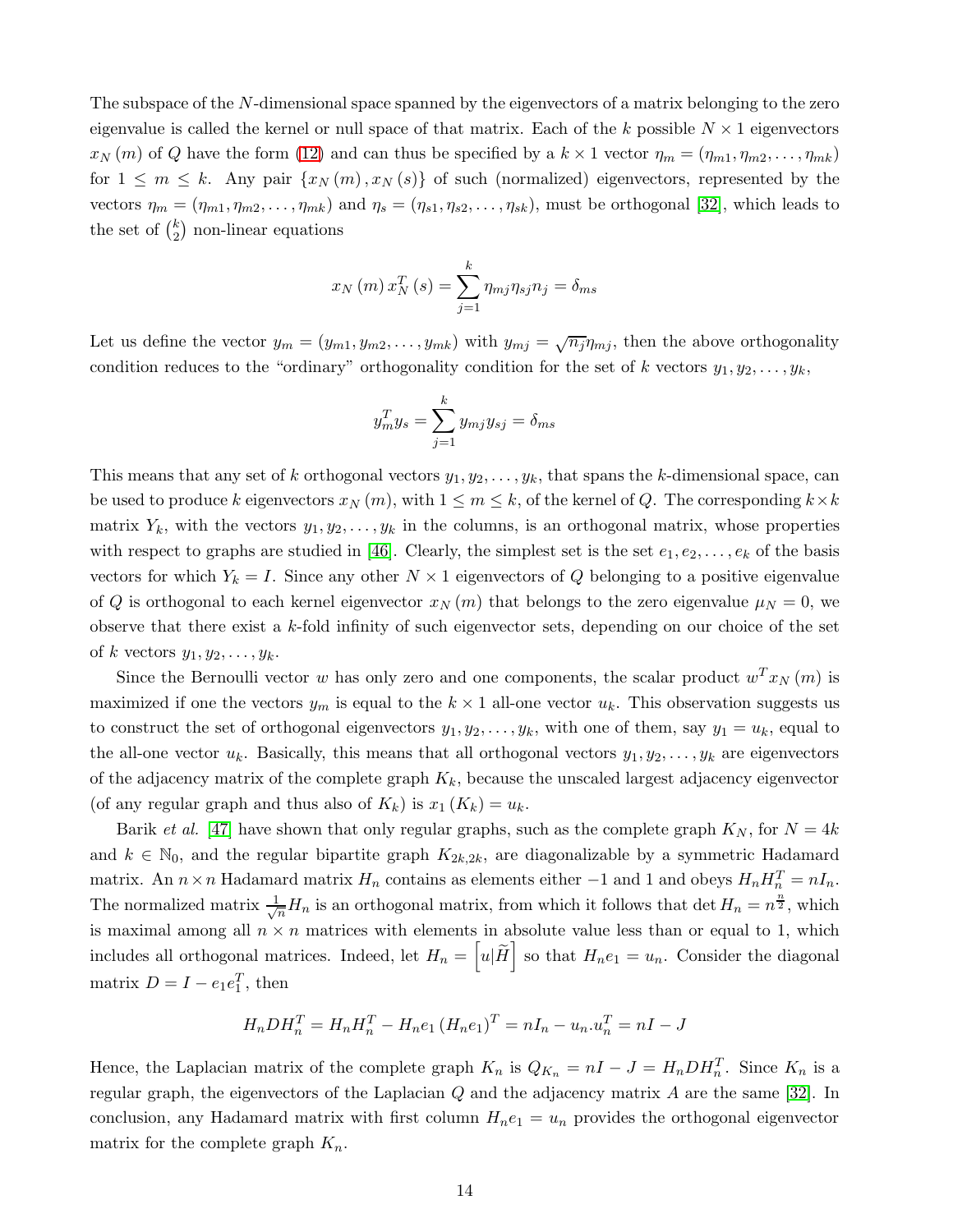In summary, by choosing an  $k \times k$  normalized Hadamard matrix  $Y_k = \frac{1}{\sqrt{k}}$  $\frac{1}{k}H_k$  with first column  $H_k e_1 = u_k$ , all components  $\eta_{mj} = \frac{y_{mj}}{\sqrt{n_j}}$  in [\(12\)](#page-12-1) are determined, leading, with  $(\Upsilon_k)_{mj} = \eta_{mj}$ , to the matrix  $\Upsilon_k = \text{diag}\left(\frac{1}{\sqrt{n_j}}\right)$  $Y_k = \frac{1}{\sqrt{2}}$  $\frac{1}{k}$ diag $\left(\frac{1}{\sqrt{n_j}}\right)$  $H_k$ . Moreover, the scalar product  $w^T \xi$  is maximal among all normalized vectors  $\xi$  for  $\xi = x_N(1)$ ; in particular,  $w^T x_N(1) = \frac{w^T w}{\sqrt{N}} = \frac{w^T w}{\sqrt{N}}$  $\frac{w}{N}$ .

# <span id="page-14-0"></span>C The quadratic form  $z^T Q z$  in a graph with k disconnected components and its spectral decomposition

#### C.1 The vector  $z$  is real

Since the eigenvectors of Q constitute an orthogonal basis, any  $N \times 1$  real vector z can be expressed as a linear combination of eigenvectors  $x_1, x_2, \ldots, x_N$  of  $Q$ ,

$$
z = \sum_{j=1}^N \alpha_j x_j
$$

where  $\alpha_j = z^T x_j$  and  $x_j$  is the eigenvector belonging to the j-th largest Laplacian eigenvalue  $\mu_j$ . In terms of the orthogonal matrix  $X$  with eigenvector in its columns [\[46\]](#page-10-1), which satisfies the orthogonality conditions  $XX^T = X^T X = I$  so that  $X^{-1} = X^T$ , we have

$$
\alpha = X^T z
$$
 and  $z = X\alpha$ 

illustrating the one-to-one relation between the coordinates of  $z$  expressed in a certain basis and its coordinates  $\alpha$  expressed in the basis of eigenvectors of Q. The quadratic form equals

<span id="page-14-1"></span>
$$
z^T Q z = \sum_{k=1}^{N} \sum_{m=1}^{N} \alpha_k \alpha_m x_k^T Q x_m = \sum_{k=1}^{N} \alpha_k^2 \mu_k
$$
\n(13)

When the graph G is disconnected into k connected components (Appendix [B\)](#page-12-0), there holds [\[32,](#page-9-11) p. 74] that  $\mu_{N-j} = 0$  for  $0 \leq j \leq k-1$ . In other words, the k smallest eigenvalues of the Laplacian Q are zero, whereas all the others are positive  $\mu_1 \geq \mu_2 \geq \ldots \geq \mu_{N-k} > 0$ . Thus,

$$
z^{T}z = \sum_{j=1}^{N} \alpha_{j}^{2} = \sum_{j=1}^{N-k} \alpha_{j}^{2} + \sum_{j=N-k+1}^{N} \alpha_{j}^{2}
$$

Further, as shown in [\(12\)](#page-12-1) above for  $k > N - m$  and writing z as a k-block vector,

$$
z^T = \left(\widehat{z}_1^T, \widehat{z}_2^T, \ldots, \widehat{z}_k^T\right)
$$

where  $\hat{z}_j$  is an  $n_j \times 1$  vector corresponding to the block structure of the connected components in the adjacency matrix, the projection of the vector z onto the kernel vectors  $x_N(m)$  for  $1 \leq m \leq k$  of the Laplacian Q is

$$
z^{T} x_{N}(m) = \sum_{j=1}^{k} \eta_{mj} \left( u_{n_{j}}^{T} \widehat{z}_{j} \right)
$$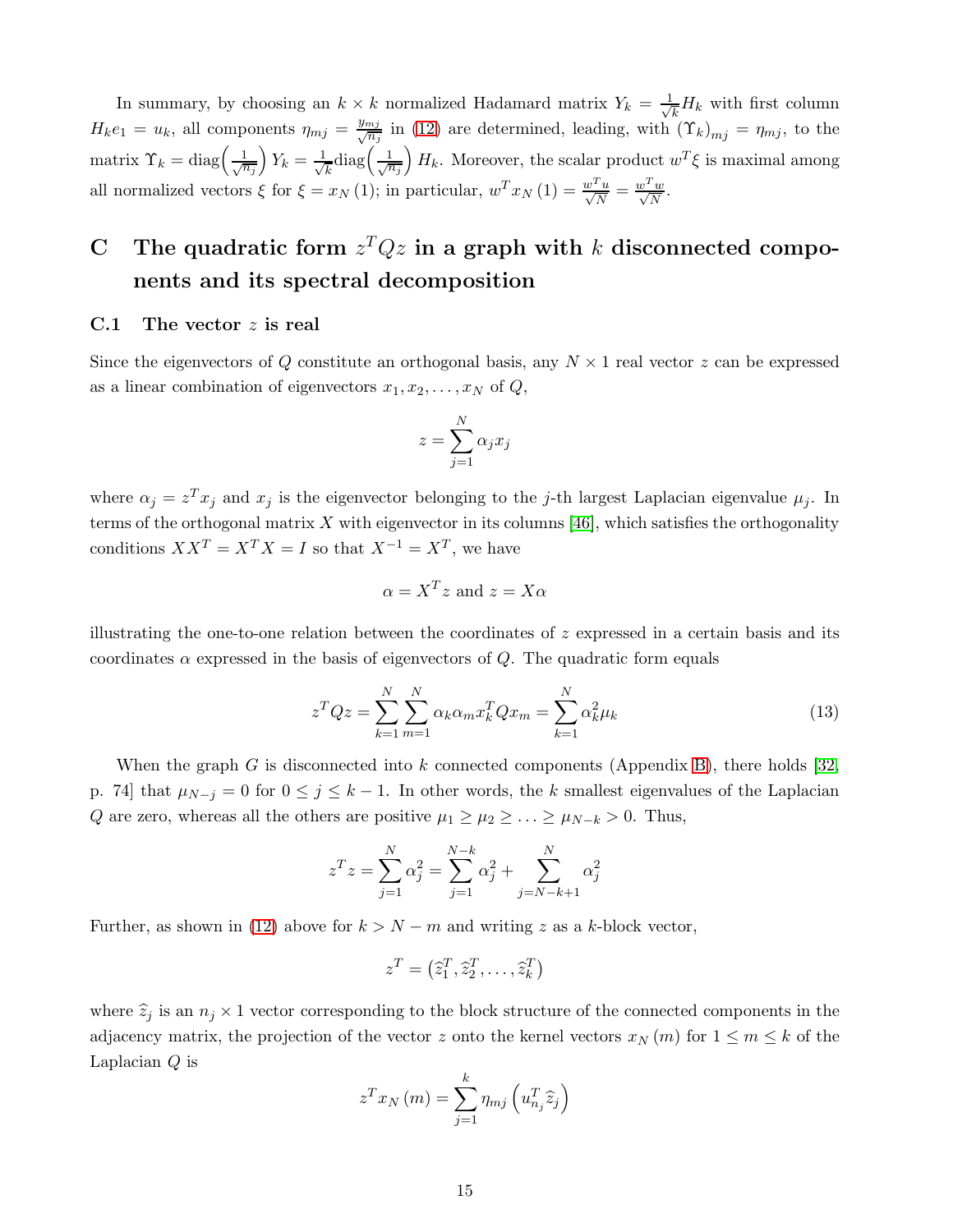so that

$$
\sum_{j=N-k+1}^{N} \alpha_j^2 = \sum_{m=1}^{k} \left( \sum_{j=1}^{k} \eta_{mj} \left( u_{nj}^T \hat{z}_j \right) \right)^2
$$

In conclusion, for a graph G with k connected components, the Euclidean norm of the vector  $z$  can be written as  $\overline{2}$ 

<span id="page-15-0"></span>
$$
z^{T}z = \frac{1}{N} (u^{T}z)^{2} + \sum_{m=2}^{k} \left( \sum_{j=1}^{k} \eta_{mj} \left( u_{nj}^{T} \hat{z}_{j} \right) \right)^{2} + \sum_{j=1}^{N-k} \alpha_{j}^{2}
$$
(14)

where each element  $\eta_{mj}$  of the matrix  $\Upsilon_k = \frac{1}{\sqrt{k}}$  $\frac{1}{k}$ diag $\left(\frac{1}{\sqrt{n_j}}\right)$  $H_k$  can be determined, as shown in Appendix [B.](#page-12-0)

### C.2 The Bernoulli random vector  $w$  is a binary vector

The Bernoulli vector w is a so-called binary vector, because each component  $w_k = X_k$  is either zero or one. For such vectors, we observe with [\(1\)](#page-1-3) that

$$
w^T w = \sum_{k=1}^{N} X_k^2 = \sum_{k=1}^{N} X_k = u^T w = NS
$$

Let us consider the eigenvector decomposition

$$
w = \sum_{j=1}^{N} \zeta_j x_j \tag{15}
$$

where  $\zeta_j = w^T x_j$  is the j-the coordinate of the Bernoulli vector w along the j-th eigenvector  $x_j$  in the eigenspace of  $Q$ . For a graph  $G$  with  $k$  connected components, [\(14\)](#page-15-0) leads to

$$
w^{T}w = \frac{1}{N} (u^{T}w)^{2} + \sum_{m=2}^{k} \left( \sum_{j=1}^{k} \eta_{mj} (u_{n_{j}}^{T}w_{j}) \right)^{2} + \sum_{j=1}^{N-k} \zeta_{j}^{2}
$$

or, with  $w^T w = u^T w = NS$ ,

<span id="page-15-1"></span>
$$
\sum_{j=1}^{N-k} \zeta_j^2 = N(S - S^2) - \sum_{m=2}^{k} \left( \sum_{j=1}^{k} \eta_{mj} \left( u_{nj}^T w_j \right) \right)^2 \tag{16}
$$

Next, since  $\mu_{N-j} = 0$  for  $0 \le j \le k-1$ , the quadratic form [\(13\)](#page-14-1) becomes

<span id="page-15-2"></span>
$$
w^T Q w = \sum_{j=1}^{N-k} \zeta_j^2 \mu_j \tag{17}
$$

Introducing the square of the coordinate, obtained from [\(16\)](#page-15-1),

$$
\zeta_{N-k}^2 = N(S - S^2) - \sum_{m=2}^k \left( \sum_{j=1}^k \eta_{mj} \left( u_{n_j}^T w_j \right) \right)^2 - \sum_{j=1}^{N-k-1} \zeta_j^2
$$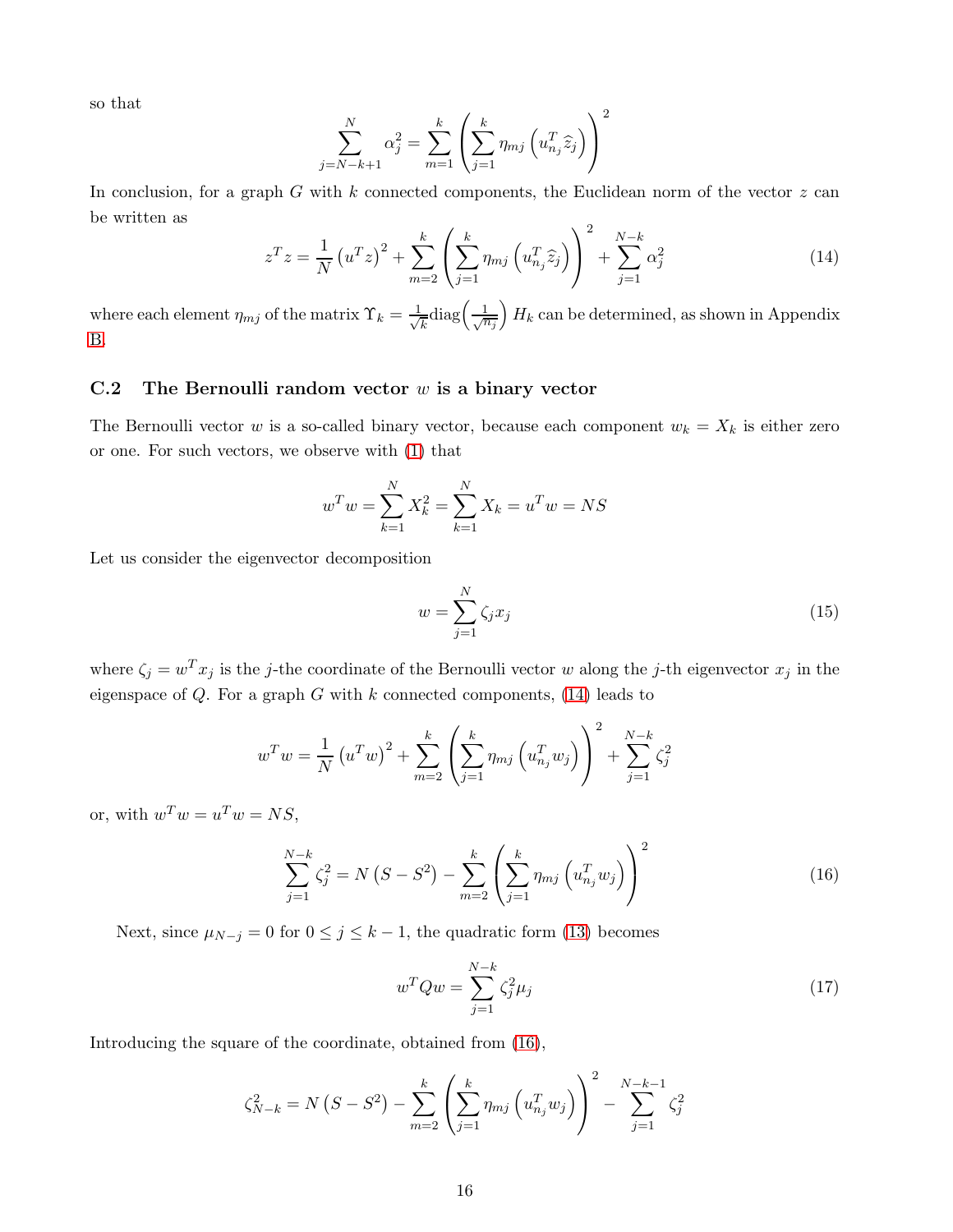into [\(17\)](#page-15-2) yields

$$
w^{T}Qw = \zeta_{N-k}^{2}\mu_{N-k} + \sum_{j=1}^{N-k-1} \zeta_{j}^{2}\mu_{j}
$$
  
=  $\mu_{N-k}N(S - S^{2}) - \mu_{N-k} \sum_{m=2}^{k} \left( \sum_{j=1}^{k} \eta_{mj} (u_{n_{j}}^{T}w_{j}) \right)^{2} - \sum_{j=1}^{N-k-1} \mu_{N-k} \zeta_{j}^{2} + \sum_{j=1}^{N-k-1} \zeta_{j}^{2}\mu_{j}$ 

Rewritten,

<span id="page-16-1"></span>
$$
w^T Q w = \mu_{N-k} N \left( S - S^2 \right) + R_k \tag{18}
$$

where the correction  $R_k$  is

<span id="page-16-0"></span>
$$
R_k = \sum_{j=1}^{N-k-1} \zeta_j^2 (\mu_j - \mu_{N-k}) - \mu_{N-k} \sum_{m=2}^k \left( \sum_{j=1}^k \eta_{mj} \left( u_{n_j}^T \hat{w}_j \right) \right)^2 \tag{19}
$$

where  $\hat{w}_j$  here is the j-th  $n_j \times 1$  block vector of w according to the component structure of the graph G. Thus,  $u_{n_j}^T \hat{w}_j$  equals the number of infected nodes at time t in the j-th connected component of G with  $n_j$  nodes and, with  $N = \sum_{m=1}^{k} n_m$ , the fraction S of infected nodes in G (at time t) is a "weighted" average over the  $k$  components of  $G$ 

$$
S = \frac{\sum_{j=1}^{k} u_{n_j}^T \widehat{w}_j}{\sum_{m=1}^{k} n_m}
$$

The first term in  $R_k$  is non-negative, as well as the second term. In a connected graph G where  $k = 1$ , the second term in [\(19\)](#page-16-0) vanishes so that  $R_1$  is non-negative, but only zero for the complete graph  $K_N$ . When  $k = 1$ , the general expression  $R_k$  in [\(19\)](#page-16-0) reduces to our previous expression in [\[29\]](#page-9-8) in terms of the algebraic connectivity  $\mu_{N-1}$ . Clearly, the second term in [\(19\)](#page-16-0) only appears when a graph is disconnected into k connected components. When k is large, then  $R_k$  is likely negative, and certainly for  $k = N - 1$ , in which case the first in [\(19\)](#page-16-0) term vanishes.

For a given graph G, all parameters related its Laplacian eigenstructure, such as the eigenvalues  $\mu_j$  and the elements  $\eta_{mj}$  of the Hadamard related matrix  $\Upsilon_k = \frac{1}{\sqrt{k}}$  $\frac{1}{k}$ diag $\left(\frac{1}{\sqrt{n_j}}\right)$  $H_k$ , are known. Only the coordinates  $\zeta_j$  for  $1 \leq j \leq N-k$  and kernel coordinates  $u_{n_j}^T \hat{w}_j$  for  $1 \leq j \leq k$  in [\(19\)](#page-16-0) depend on the SIS process via the Bernoulli vector  $w(t)$ , that depends upon its initial value at  $w(0)$  at time  $t = 0$ . Indeed, if the initially infected nodes only appear in one component, say  $m = 1$ , so that the vector  $\hat{w}_1 (0) \neq 0$ , then all other vectors  $\hat{w}_m = 0$  for all components  $m > 1$ , because evidently, an infection can only spread in a connected component.

#### C.3 A Fourier analysis interpretation of Laplacian eigenvectors

If  $x_k$  is an eigenvector of Q belonging to eigenvector  $\mu_k$ , then the fundamental Laplacian quadratic form in [\(11\)](#page-12-2) becomes

$$
\mu_k = x_k Q x_k = \sum_{l \in \mathcal{L}} ((x_k)_{l+} - (x_k)_{l-})^2
$$

which implies that the variation of eigenvector components at both ends of a link increases with the Laplacian eigenvalue. When interpreting the eigenvector  $x_k$  as a function  $(x_k)_i$  of the nodal components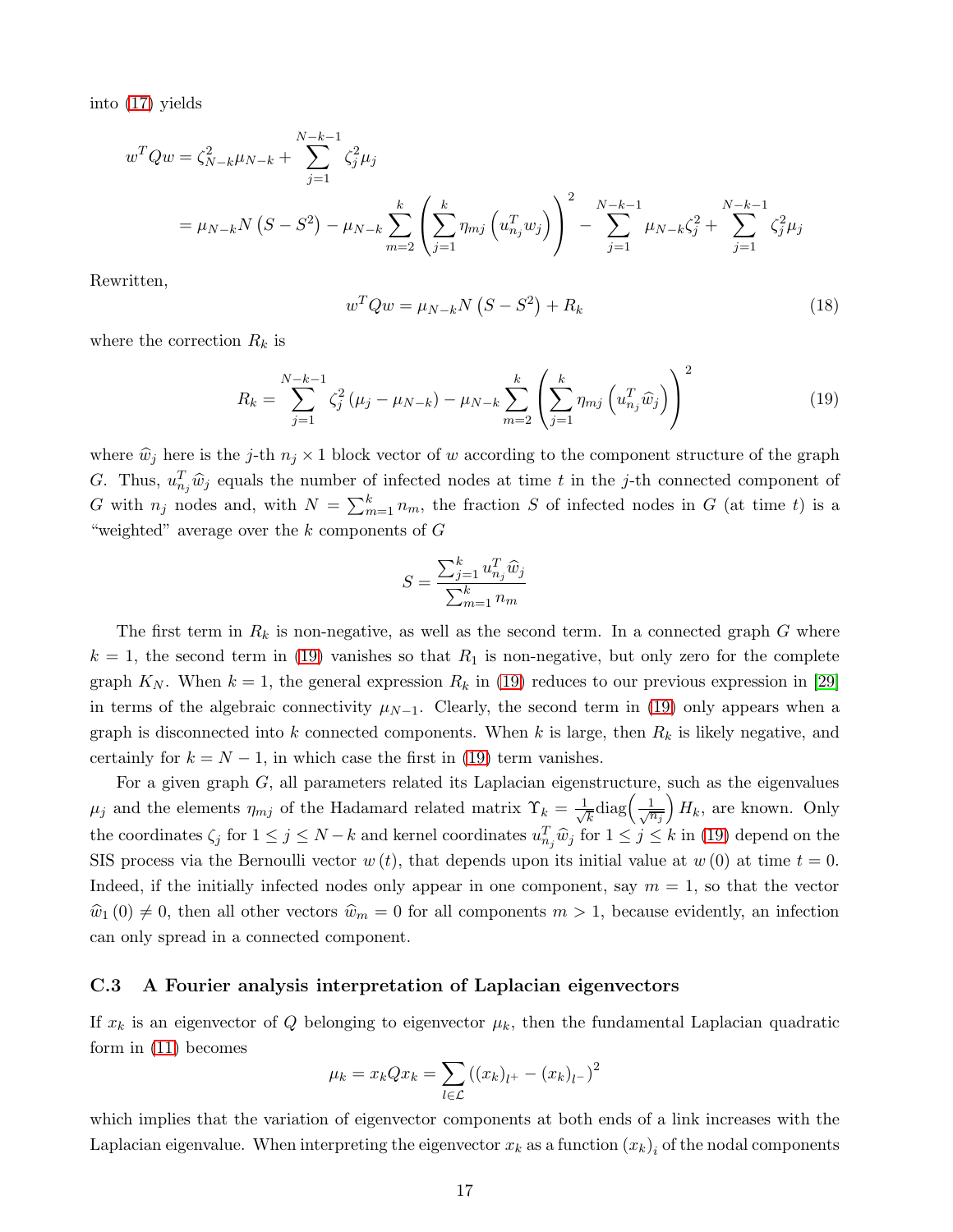i at frequency  $\mu_k$ , the above suggests that a high frequency Laplacian eigenvector oscillates more (over a link) than a low frequency Laplacian eigenvector. The suggestion is correct for a ring graph [\[32,](#page-9-11) p. 116-123, because the orthogonal eigenvector matrix X of the ring graph is the Fourier matrix (with the usual cosine and sine as eigenfunctions). While a general theorem valid for any graph that the Laplacian eigenvector  $x_k$  possesses more sign changes with increasing  $\mu_k$  – a reflection of higher oscillatory behavior with increasing frequency – seems missing<sup>[1](#page-17-2)</sup>, the intuition of the Fourier decomposition of a signal hints that the "Fourier coefficients"  $\zeta_k = w^T x_k$  are generally expected to decrease with higher index k. If correct and if  $\zeta_k^2 \mu_k$  decreases generally with  $\mu_k$ , then the first sum of  $R_k$  in [\(19\)](#page-16-0) would generally consists of decreasing positive terms. This interpretation may lead to sharp approximations of  $R_k$ .

# <span id="page-17-1"></span>D Governing equation of the homogeneous SIS prevalence in graph with  $k$  disconnected components

Invoking the definition [\(2\)](#page-1-2) of the prevalence  $y = E[S], E[S - S^2] = y - E[S^2]$  and  $E[S^2] = y^2 +$  $Var[S]$ , [\(18\)](#page-16-1) becomes

$$
\frac{1}{N}E\left[w^{T}Qw\right] = \mu_{N-k}E\left[S\right] - \mu_{N-k}E\left[S^{2}\right] + \frac{E\left[R_{k}\right]}{N}
$$
\n
$$
= \mu_{N-k}y - \mu_{N-k}y^{2} - \mu_{N-k}\left(\text{Var}\left[S\right] - \frac{E\left[R_{k}\right]}{N\mu_{N-k}}\right) \tag{20}
$$

Using [\(5\)](#page-2-0), the spectral representation of the SIS prevalence governing differential equation is

$$
\frac{dy(t^*; \tau)}{dt^*} = (\tau \mu_{N-k} - 1) y(t^*; \tau) - \tau \mu_{N-k} y^2(t^*; \tau) - \Psi_k(t^*; \tau)
$$

where the remainder

$$
\Psi_{k}(t^{*};\tau) = \tau \mu_{N-k} \left( \text{Var}\left[S\left(t^{*};\tau\right)\right] - \frac{E\left[R_{k}\left(t^{*};\tau\right)\right]}{N \mu_{N-k}} \right)
$$

For a connected graph (i.e. with  $k = 1$  connected component), we again find the earlier result in [\[29,](#page-9-8) eq. (12)]. Introducing [\(19\)](#page-16-0), the explicit form of the remainder is

<span id="page-17-0"></span>
$$
\frac{\Psi_{k}(t^{*};\tau)}{\tau\mu_{N-k}} = \text{Var}\left[S\left(t^{*};\tau\right)\right] + \frac{1}{N} \sum_{m=2}^{k} E\left[\left(\sum_{j=1}^{k} \eta_{mj}\left(u_{n_{j}}^{T} w_{j}\right)\right)^{2}\right] - \frac{1}{N} \sum_{j=1}^{N-k-1} \left(\frac{\mu_{j}}{\mu_{N-k}} - 1\right) E\left[\zeta_{j}^{2}\right] (21)
$$

illustrating that  $\Psi_k(t^*; \tau)$  is likely positive for large k, i.e. in a graph with many connected components.

For small time, the Taylor expansion yields

$$
y(t^*|\tau) = y(0|\tau) + \frac{dy(t^*;\tau)}{dt^*}\bigg|_{t^*=0}t^* + O(t^{*2})
$$

Invoking the differential equation [\(7\)](#page-4-0) and  $y(0|\tau) = y_0$  leads to

$$
y(t^*|\tau) = y_0 + \{y_0(\tau\mu_{N-k}-1) - y_0^2\tau\mu_{N-k} - \Psi_k(0;\tau)\}t^* + O(t^{*2})
$$

<span id="page-17-2"></span><sup>1</sup>Any symmetric matrix can be reduced by orthogonal Householder reflections to a tri-band matrix, whose eigenvector structure consists of orthogonal polynomials and is computed in [\[8,](#page-8-7) p. 565-573],[\[42\]](#page-9-21).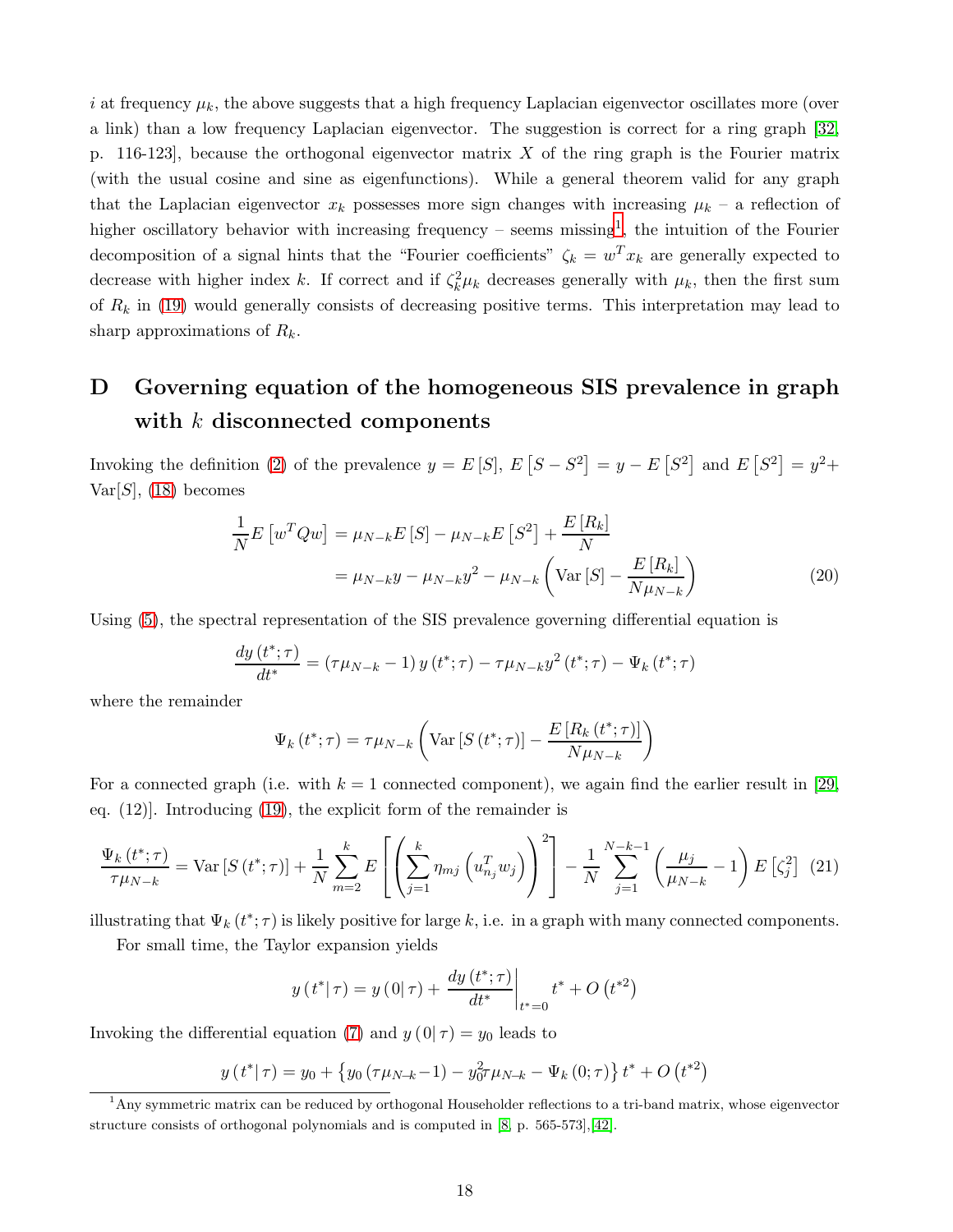where  $\Psi_1(0;\tau)$  is small (because  $Var[S(0;\tau)]=0$  since  $S(0)$  is deterministic). The tanh-approximation [\(8\)](#page-4-1), on the other hand, replaces  $\Psi_k(t^*; \tau)$  by c (in any time interval) so that

$$
T(t^* | y_0, \tau \mu_{N-k}, c) = y_0 + y_0 \left\{ \tau \mu_{N-k} (1 - y_0) - \left( 1 + \frac{c}{y_0} \right) \right\} t^* + O(t^{*2})
$$

The initial slope is non-negative when  $\tau \geq \frac{1}{\mu_{N-k}}$  $\Bigg( \frac{1+\frac{c}{y_0}}{1-y_0}$  $\overline{ }$ . For a connected graph  $(k = 1)$ , the tanhprevalence  $T(t^* | y_0, \tau \mu_{N-1}, c)$  increases for  $\tau > \tau_c$  for all time  $t^* \ge 0$  and, hence,

$$
\frac{1}{\mu_{N-1}} \left( \frac{1 + \frac{c}{y_0}}{1 - y_0} \right) > \tau_c
$$

or

$$
c > y_0 \tau_c \mu_{N-1} (1 - y_0) - y_0 \ge y_0 \frac{\mu_{N-1}}{\lambda_1} (1 - y_0) - y_0
$$

because the lower bound for the epidemic threshold obeys  $\tau_c \geq \frac{1}{\lambda_1}$  (see e.g. [\[1,](#page-8-0) [29\]](#page-9-8)). Since  $\mu_{N-1} < \lambda_1$ (except for the complete graph and regular multipartite graphs), the positive-slope condition would suggest that  $c \gtrsim -y_0$  for almost all graphs. The value  $c \approx -y_0$  is also approximately deduced from the Kermack and McKendrick [\[38\]](#page-9-17) analysis for SIR. Simulations [\[36\]](#page-9-15) seem to agree roughly with  $c \approx -y_0$ .

For large time, the tanh-formula [\(8\)](#page-4-1) reduces to

<span id="page-18-0"></span>
$$
\lim_{t^* \to \infty} T(t^* | y_0, \tau \mu_{N-k}, c) = \frac{1}{2} \left( 1 - \frac{1}{\tau \mu_{N-k}} \right) + \frac{1}{2} \sqrt{\left( 1 - \frac{1}{\tau \mu_{N-k}} \right)^2 - \frac{4c}{\tau \mu_{N-k}}} \tag{22}
$$

which corresponds to the metastable state of the SIS process. For some extremal values of  $c$ ,  $(22)$ shows that

$$
\lim_{t^* \to \infty} T(t^* | y_0, \tau \mu_{N-k}, -1) = 1
$$
  

$$
\lim_{t^* \to \infty} T(t^* | y_0, \tau \mu_{N-k}, 0) = \begin{cases} 1 - \frac{1}{\tau \mu_{N-k}} & \tau > \frac{1}{\mu_{N-k}} \\ 0 & \tau < \frac{1}{\mu_{N-k}} \end{cases}
$$

For  $c_{\text{real}} = \frac{\tau \mu_{N-k}}{4}$ 4  $\left(1-\frac{1}{\tau\mu_{N-k}}\right)$  $\left(\frac{2}{5}\right)^2 \geq 0$ , that guarantees a real prevalence  $(\Xi = 0 \text{ in } (10))$  $(\Xi = 0 \text{ in } (10))$  $(\Xi = 0 \text{ in } (10))$ , the prevalence does not depend on time any more and  $T(t^*|y_0, \tau \mu_{N-k}, c_{\text{real}}) = \frac{1}{2}$  $\left(1-\frac{1}{\tau\mu_{N-k}}\right)$ ). Moreover, for  $\tau$  <  $\frac{1}{\mu_{N-k}}$ , positive  $c > 0$  are not physical since the prevalence can become negative. For  $\tau > \frac{1}{\mu_{N-k}}$ , a positive  $c < c_{\text{real}}$  can be possible.

Similarly to [\[29\]](#page-9-8) for the case  $k = 1$  of a connected graph,  $T(t^* | y_0, s, c)$  in [\(8\)](#page-4-1) obeys the Riccati differential equation

$$
\frac{dT}{dt^*} = (s-1)T - sT^2 - c
$$

For the same initial prevalence  $y(0) = \tilde{y}_k(0) = y_0$  and given the constants  $c_k(k)$  and  $c_{H}(k)$ , that satisfy  $c_L(k) \leq \Psi_k(t^*; \tau) \leq c_U(k)$ , the prevalence  $y(t^*)$  at normalized time  $t^*$  is bounded by the relatively simple expression [\(8\)](#page-4-1)

$$
\begin{cases} y(t^*) \ge T(t^* | y_0, \tau \mu_{N-k}, c_U(k)) & \text{if } \Psi_k(t^*; \tau) \le c_U(k) \text{ for } t^* \in [t_1^*, t_2^*] \\ y(t^*) \le T(t^* | y_0, \tau \mu_{N-k}, c_U(k)) & \text{if } \Psi_k(t^*; \tau) \ge c_U(k) \text{ for } t^* \in [t_1^*, t_2^*] \end{cases}
$$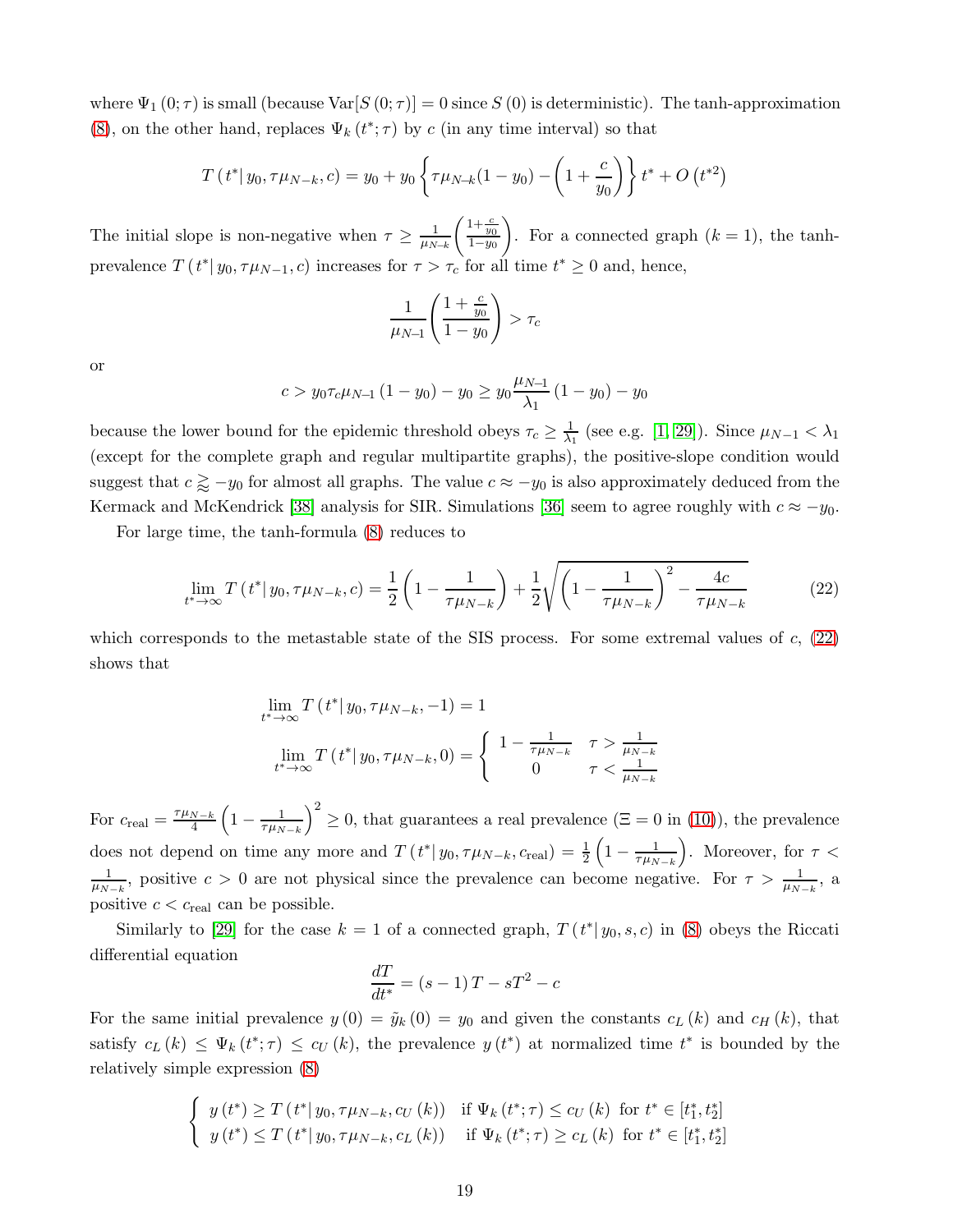The upper bound  $\Psi_k(t^*; \tau) \leq c_U(k)$  implies that  $y(t^*) \geq T(t^* | y_0, \tau \mu_{N-k}, c_U(k))$  and  $T(t^* | y_0, \tau \mu_{N-k}, c_U(k))$ is real if the discriminant in [\(10\)](#page-4-2) is positive,

$$
\left(1 - \frac{1}{\tau \mu_{N-k}}\right)^2 \ge \frac{4c}{\tau \mu_{N-k}} \ge \frac{4\Psi_k(t^*; \tau)}{\tau \mu_{N-k}} = 4\left(\text{Var}\left[S\left(t^*; \tau\right)\right] - \frac{E\left[R_k\left(t^*; \tau\right)\right]}{N\mu_{N-k}}\right)
$$

If  $\text{Var}[S(t^*; \tau)] \ge \frac{E[R_k(t^*; \tau)]}{N \mu_{N-k}}$  $\frac{[R_k(t^{\dagger};\tau)]}{N\mu_{N-k}}$  (i.e.  $c_L(k) \geq 0$ ), then the inequality is equivalent to the lower bound for the effective infection rate

<span id="page-19-1"></span>
$$
\tau \ge \frac{1}{\mu_{N-k} \left(1 - 2\sqrt{\text{Var}\left[S\left(t^*; \tau\right)\right] - \frac{E\left[R_k\left(t^*; \tau\right)\right]}{N\mu_{N-k}}}\right)} \ge \frac{1}{\mu_{N-k}}\tag{23}
$$

that guarantees to operate in the endemic regime when  $t^*$  is sufficiently large. We observe that, the more connected components a graph on N nodes has, the larger k and  $\mu_{N-k}$  and, consequently, the lower  $\frac{1}{\mu_{N-k}}$ . Physically, the larger k, the fewer nodes a connected component has (on average  $k/N$ ) and the larger the epidemic threshold of a connected component should become, because  $\tau_c > \tau_c^{(1)} = \frac{1}{\lambda_c}$  $\lambda_1$ increases with decreasing  $\lambda_1$  and the spectral radius  $\lambda_1 \geq E[D]$ , which, in dense graphs, increases with  $N$  on average. Hence, we expect that the epidemic threshold in a graph with  $k$  connected components increases and [\(23\)](#page-19-1) would imply that  $\text{Var}[S(t^*; \tau)] - \frac{E[R_k(t^*; \tau)]}{N\mu_{N-k}} \to \frac{1}{4}$  for sufficiently large  $t^*$ .

In summary, the analysis generalizes the previous derivations in  $[29]$  to graphs with k connected components, as e.g. in temporal networks. We can thus conclude that, for any graph  $G$  with  $k$ connected components with a fixed topology in some non-zero time interval, the prevalence  $y(t^*)$  in that time interval can be bounded by the curve  $T(t^* | y_0, s, c)$  in [\(8\)](#page-4-1) with three parameters: (a) the initial condition  $y_0$  or value of the prevalence at the beginning of the time interval, (b) a Laplacian normalized rate  $s = \tau \mu_{N-k}$  and (c) a constant c. Implicitly, the computation of the prevalence also assumes that the number  $N$  of nodes in the graph  $G$  is known. The prevalence is only non-zero when the effective infection rate  $\tau$  exceeds the epidemic threshold  $\tau_c$ . Moreover, it is known that  $\tau > \tau_c > \tau_c^{(1)}$ , where the NIMFA threshold  $\tau_c^{(1)} = \frac{1}{\lambda_1}$  and  $\lambda_1$  is the largest eigenvalue of the adjacency matrix of the graph G. Hence, the adjacency normalized effective infection rate  $x = \lambda_1 \tau$  allows us to compare epidemics in different graphs for sufficiently long time: when  $x \leq 1$ , the epidemic will die out, whereas  $x > 1 + \varepsilon$  with  $\varepsilon$  a correction due to the mean-field approximation, the epidemic will be persistent. However, the correction  $\varepsilon$  is unknown. On the other hand, [\(23\)](#page-19-1) tells us that, when the Laplacian normalized rate  $s = \tau \mu_{N-k} \geq \xi$ , where  $\xi = \frac{1}{\sqrt{N-1/2}}$  $1-2\sqrt{\text{Var}[S(t^*;\tau)]-\frac{E[R_k(t^*;\tau)]}{N\mu_{N-k}}}$  $N\mu_{N-k}$ > 1, we are surely in the endemic regime where the prevalence  $y(t^*) > 0$  (for a sufficiently large  $t^*$ ). Unfortunately, computing

ξ is difficult, so that determining which effective infection rate τ leads to persistent infections, is complicated.

In conclusion, an accurate determination of the SIS epidemics threshold regime will likely stay on the scientific agenda for future research.

# <span id="page-19-0"></span>E Governing equation of the heterogeneous SIS prevalence in graph with k disconnected components

The expression [\(18\)](#page-16-1) is valid for the weighted Laplacian  $\tilde{Q}$  with eigenvectors  $\tilde{x}_1, \tilde{x}_2, \ldots, \tilde{x}_N = u$  belonging to eigenvalues  $\tilde{\mu}_1 \ge \tilde{\mu}_2 \ge \ldots \ge \tilde{\mu}_N = 0$ , respectively and with the scalar product  $\tilde{\zeta}_k = w^T \tilde{x}_k$ ,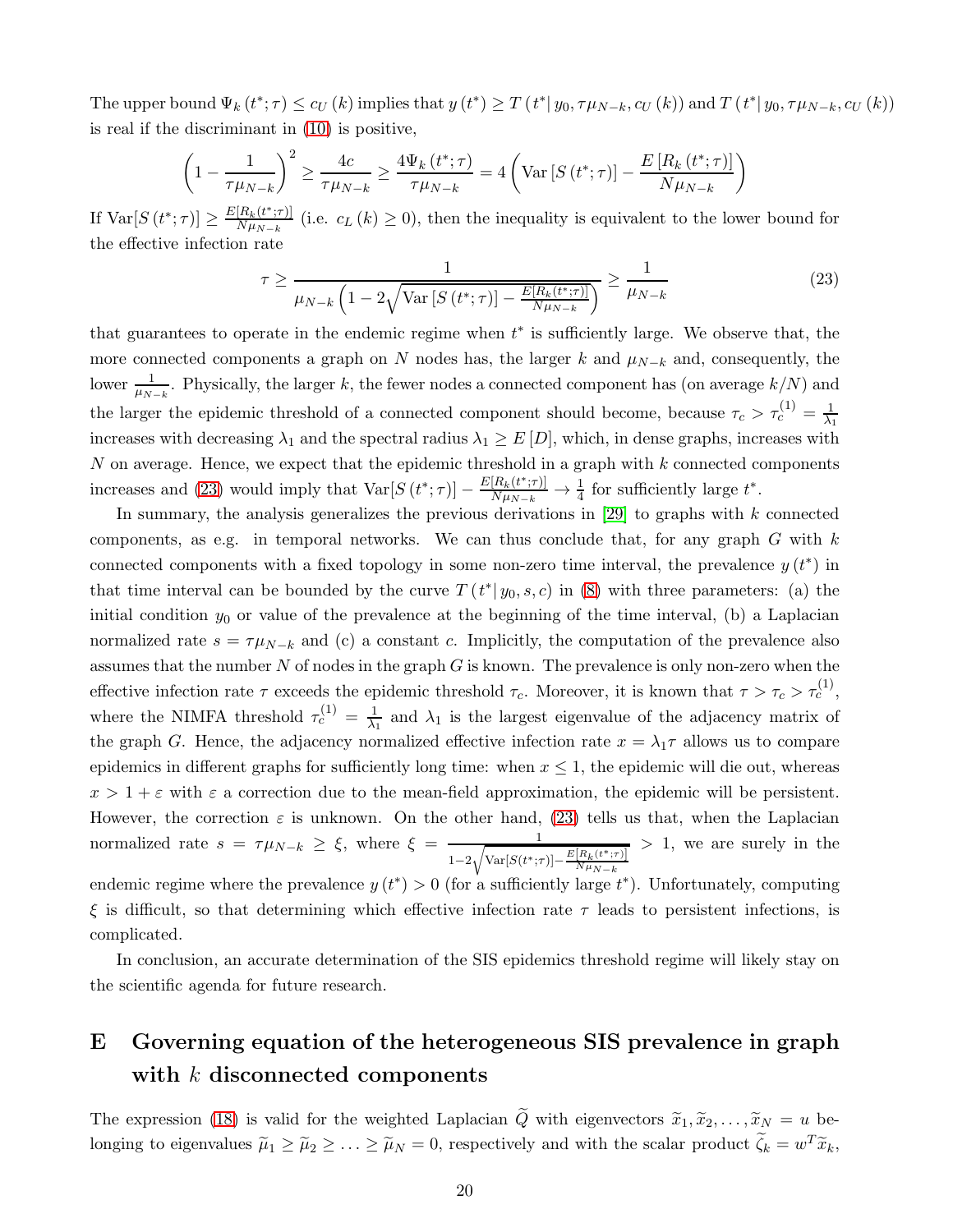since the kernel space of  $\tilde{Q}$  is the same as that of the unweighted Laplacian Q. Invoking the definition of the prevalence  $y = E[S], E[S - S^2] = y - E[S^2]$  and  $E[S^2] = y^2 + Var[S],$  [\(18\)](#page-16-1) becomes

$$
\frac{1}{N}E\left[w^T\widetilde{Q}w\right] = \widetilde{\mu}_{N-k}y - \widetilde{\mu}_{N-k}y^2 - \widetilde{\mu}_{N-k}\left(\text{Var}\left[S\right] - \frac{E\left[\widetilde{R}_k\right]}{N\widetilde{\mu}_{N-k}}\right)
$$

Introduced into [\(4\)](#page-1-1), which we write as,

$$
\frac{dy(t;\tau)}{dt} = -\frac{1}{N}E\left[\left(\delta_{av}u + \tilde{\delta} - \delta_{av}u\right)^T w(t)\right] + \frac{1}{N}E\left[(w(t))^T \tilde{Q}w(t)\right]
$$

$$
= -\delta_{av}y - \frac{1}{N}E\left[\left(\tilde{\delta}^T - \delta_{av}u^T\right)w(t)\right] + \tilde{\mu}_{N-k}y - \tilde{\mu}_{N-k}y^2 - \tilde{\mu}_{N-k}\left(\text{Var}\left[S\right] - \frac{E\left[\tilde{R}_k\right]}{N\tilde{\mu}_{N-k}}\right)
$$

where  $(\tilde{\delta}^T - \delta_{av}u^T) w(t)$  is now an additional correction due to heterogeneous, node-depending curing rates. Normalizing the time  $\tilde{t}^* = \delta_{av} t$  with respect to average curing rate  $\delta_{av} = \frac{\tilde{\delta}^T u}{N}$  and realizing that the eigenvalues of the weighted Laplacian are function of the heterogeneous infection rates  $\beta_{ij}$ , we have

$$
\frac{dy\left(\tilde{t}^*; \tau\right)}{d\tilde{t}^*} = \left(\frac{\tilde{\mu}_{N-k}}{\delta_{av}} - 1\right)y - \frac{\tilde{\mu}_{N-k}}{\delta_{av}}y^2 - \frac{\tilde{\mu}_{N-k}}{\delta_{av}}\left(\text{Var}\left[S\right] - \frac{E\left[\tilde{R}_k\right] - E\left[\left(\tilde{\delta}^T - \delta_{av}u^T\right)w\left(t\right)\right]}{N\tilde{\mu}_{N-k}}\right)
$$

In summary, the spectral representation of the heterogeneous SIS prevalence governing differential equation in a graph with  $k$  connected components is

$$
\frac{dy\left(\tilde{t}^*;\tau\right)}{d\tilde{t}^*} = \left(\frac{\tilde{\mu}_{N-k}}{\delta_{av}}-1\right)y - \frac{\tilde{\mu}_{N-k}}{\delta_{av}}y^2 - \tilde{\Psi}_k\left(t^*;\tau\right)
$$

where the remainder is

$$
\widetilde{\Psi}_{k}\left(t^{*};\tau\right) = \frac{\widetilde{\mu}_{N-k}}{\delta_{av}} \left( \text{Var}\left[S\right] - \frac{E\left[\widetilde{R}_{k}\right] - E\left[\left(\widetilde{\delta}^{T} - \delta_{av}u^{T}\right)w\left(t\right)\right]}{N\widetilde{\mu}_{N-k}} \right)
$$

Just as in the homogeneous case (Appendix [D\)](#page-17-1), we may proceed by a bounding procedure to find that the heterogeneous SIS prevalence also can be bounded by a tanh-expression of the form [\(8\)](#page-4-1), though with different coefficients and an even more complicated  $\Psi_k(t^*; \tau)$ .

# <span id="page-20-0"></span>F Governing equation of the  $\varepsilon$ -SIS prevalence in graph with k disconnected components

The differential equation for the average fraction of infected nodes y in the  $\varepsilon$ −SIS process is [\[8,](#page-8-7) p. 455]

<span id="page-20-1"></span>
$$
\frac{dy\left(t^*;\tau\right)}{dt^*} = \varepsilon^* - \left(1 + \varepsilon^*\right)y\left(t^*;\tau\right) + \frac{\tau}{N}E\left[w^T\left(t^*;\tau\right)Qw\left(t^*;\tau\right)\right] \tag{24}
$$

where  $\varepsilon$  is the constant self-infection rate for each node [\[48\]](#page-10-3). If  $\tau = 0$ , the differential equation [\(24\)](#page-20-1) for the  $\varepsilon$ -SIS prevalence shows that

$$
\frac{dy(t^*; 0, \varepsilon^*)}{dt^*} = \varepsilon^* - (1 + \varepsilon^*) y(t^*; 0, \varepsilon^*)
$$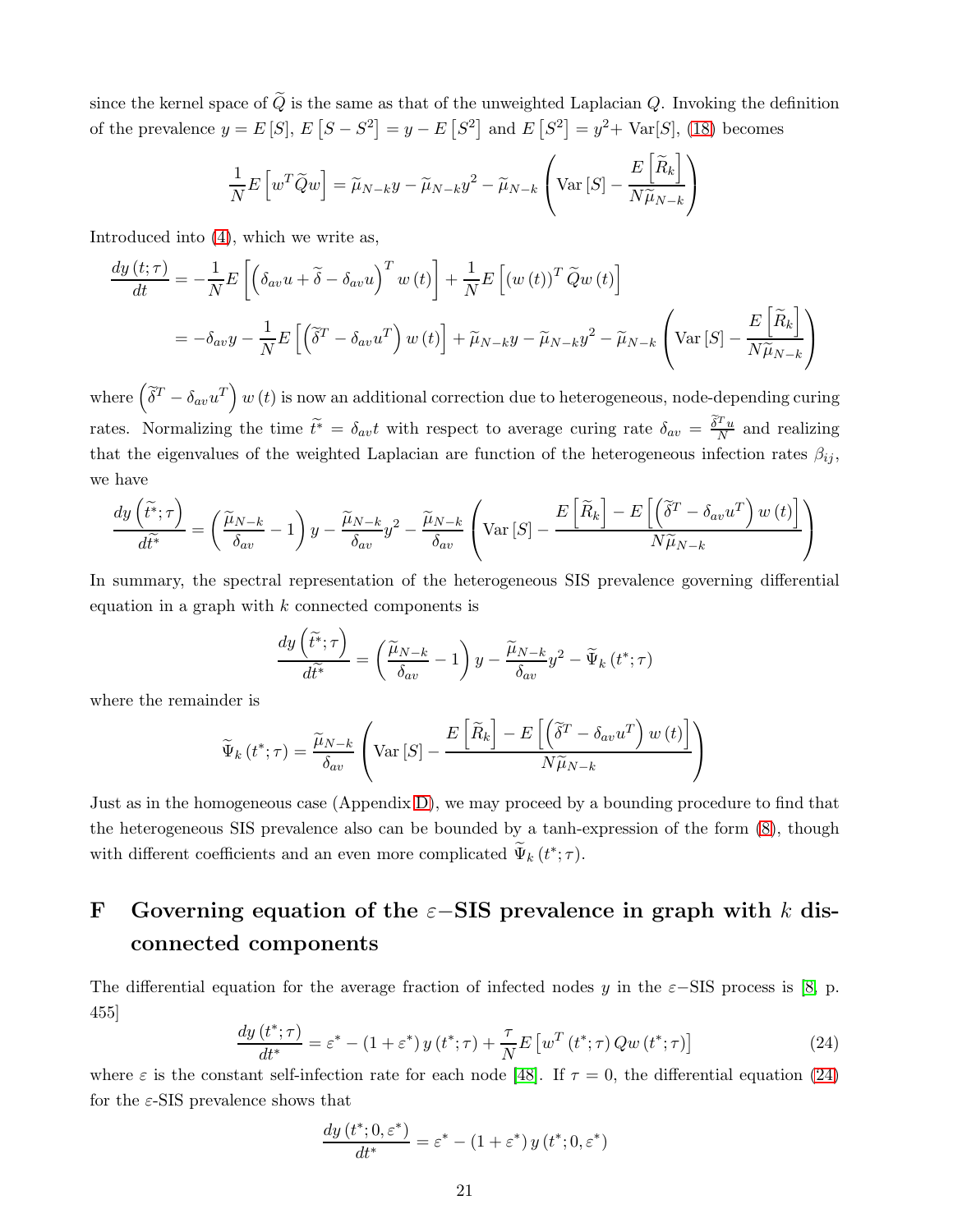with solution

$$
y(t^*; 0, \varepsilon^*) = \frac{\varepsilon^*}{1 + \varepsilon^*} + \left(y_0 - \frac{\varepsilon^*}{1 + \varepsilon^*}\right) e^{-(1 + \varepsilon^*)t}
$$

As in previous Section [D,](#page-17-1) after using  $y = E[S], E[S - S^2] = y - E[S^2]$  and  $E[S^2] = y^2 + Var[S]$ and [\(18\)](#page-16-1), the differential equation [\(24\)](#page-20-1) of the  $\varepsilon$ -SIS prevalence becomes

$$
\frac{dy(t^*; \tau, \varepsilon^*)}{dt^*} = (\tau \mu_{N-k} - (1 + \varepsilon^*)) y(t^*; \tau, \varepsilon^*) - \tau \mu_{N-k} y^2(t^*; \tau, \varepsilon^*) - \Psi_k(t^*; \tau, \varepsilon^*)
$$

where

<span id="page-21-2"></span>
$$
\Psi_{k}\left(t^{*};\tau,\varepsilon^{*}\right) = \tau\mu_{N-k}\left(\text{Var}\left[S\left(t^{*};\tau\right)\right] - \frac{E\left[R_{k}\left(t^{*};\tau\right)\right]}{N\mu_{N-k}}\right) - \varepsilon^{*} \tag{25}
$$

Again, by bounding  $c_L(k; \varepsilon^*) \leq \Psi_k(t^*; \tau, \varepsilon^*) \leq c_U(k; \varepsilon^*)$ , a variant of the tanh-formula [\(8\)](#page-4-1) applies

<span id="page-21-0"></span>
$$
\widetilde{T}(t^* | y_0, s, c; \varepsilon^*) = \frac{1}{2} \left( 1 - \frac{1 + \varepsilon^*}{s} \right) + \frac{\Upsilon}{2} \tanh\left( \frac{s\Upsilon}{2} t^* + \operatorname{arctanh}\left( \frac{2y_0 - \left(1 - \frac{1 + \varepsilon^*}{s}\right)}{\Upsilon} \right) \right) \tag{26}
$$

where  $s = \tau \mu_{N-k}$  and

$$
\Upsilon = \sqrt{\left(1 - \frac{1 + \varepsilon^*}{s}\right)^2 - \frac{4c}{s}}
$$

which clearly reduces to [\(26\)](#page-21-0) for  $\varepsilon^* = 0$ .

### F.1 Extremal values of the  $\varepsilon$ -SIS prevalence

When the prevalence attains an extremum  $y(p; \tau, \varepsilon^*)$  at time  $t^* = p$ , obeying  $\frac{dy(t^*, \tau, \varepsilon^*)}{dt^*}$  $\Big|_{t^*=p} = 0$ , then

$$
\tau \mu_{N-k} y^2 (p; \tau, \varepsilon^*) - (\tau \mu_{N-k} - (1 + \varepsilon^*)) y (p; \tau, \varepsilon^*) + \Psi_k (p; \tau, \varepsilon^*) = 0
$$

There are only real solutions for the "time-extremal" prevalence,

$$
y_{\pm} (p; \tau, \varepsilon^*) = \frac{(\tau \mu_{N-k} - (1 + \varepsilon^*)) \pm \sqrt{(\tau \mu_{N-k} - (1 + \varepsilon^*))^2 - 4\tau \mu_{N-k} \Psi_k (p; \tau, \varepsilon^*)}}{2\tau \mu_{N-k}}
$$

and

<span id="page-21-1"></span>
$$
y_{\pm}(p;\tau,\varepsilon^*) = \left(1 - \frac{1+\varepsilon^*}{\tau\mu_{N-k}}\right) \frac{1}{2} \left\{1 \pm \sqrt{1 - \frac{\frac{\Psi_k(p;\tau,\varepsilon^*)}{\tau\mu_{N-k}}}{1 - \frac{1+\varepsilon^*}{\tau\mu_{N-k}}}}\right\} \tag{27}
$$

provided the discriminant  $(\tau \mu_{N-k} - (1 + \varepsilon^*))^2 - 4\tau \mu_{N-k} \Psi_k(p; \tau, \varepsilon^*) \ge 0$ , which is equivalent to

$$
\frac{1}{4}\left(1-\frac{1+\varepsilon^*}{\tau\mu_{N-k}}\right)^2 \ge \frac{\Psi_k(p;\tau,\varepsilon^*)}{\tau\mu_{N-k}} = \text{Var}\left[S\left(p;\tau\right)\right] - \frac{E\left[R_k\left(p;\tau\right)\right]}{N\mu_{N-k}} - \frac{\varepsilon^*}{\tau\mu_{N-k}}
$$

This inequality leads to a lower bound for the effective infection rate,

$$
\tau\left(\varepsilon^{*}\right) \geq \frac{1}{\mu_{N-k}} \frac{1+\varepsilon^{*}}{1-2\sqrt{\text{Var}\left[S\left(p;\tau\right)\right]-\frac{E\left[R_{k}\left(p;\tau\right)\right]}{N\mu_{N-k}}-\frac{\varepsilon^{*}}{\tau\mu_{N-k}}}} > \tau\left(0\right)
$$

For small self-infection rates  $\varepsilon^*$ , we can demonstrate the last inequality, which implies that the effective infection rate to guarantee an endemic regime lies higher for the  $\varepsilon$ -SIS model than for the classical